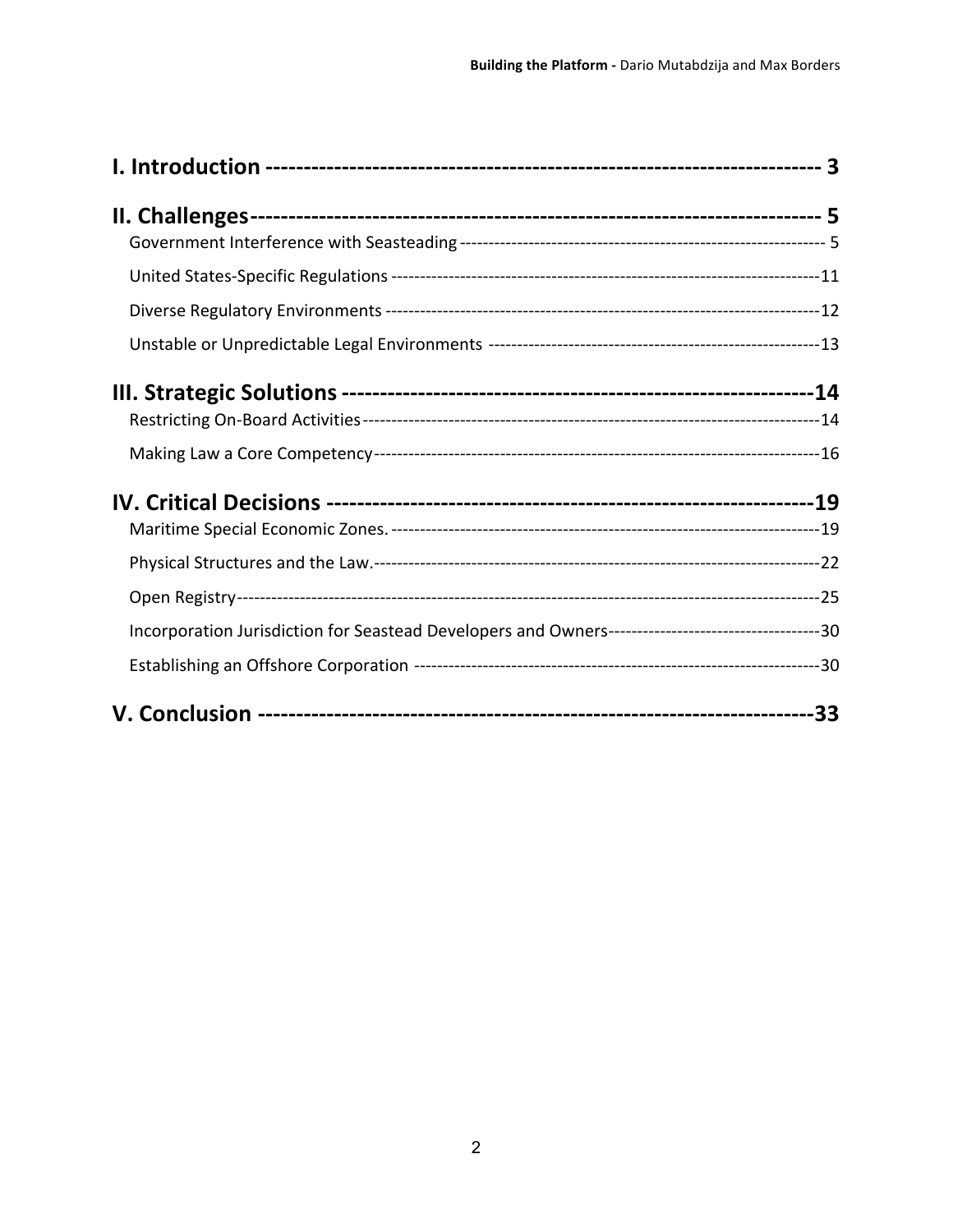# **I. Introduction**

Whether on land or on the sea, people need predictable rules to live by. Good laws lower the costs of cooperation. Good laws help people live together peacefully. Without a common legal language, commercial activity is costly and in some cases impossible*.* Learning about and respecting legal regimes already in existence on the water will be necessary for seasteading entrepreneurship to thrive. And understanding the law will be a core competency; particularly for the first wave of seastead entrepreneurs.

Most seasteaders will be looking to the sea to find more flexibility in the law and to take advantage of differential legal and regulatory climes, environments which can sometimes be too restrictive on land. But there will be icebergs to avoid. Success in navigating these legal waters could lead to the creation of a new body of law. Creating new law will take creativity, pragmatism and deference to the wisdom of ages.

This paper is part of a two-part legal series designed to arm seasteaders with information they will need to consider starting a seastead business. Our success will therefore be determined by the extent to which people have the information necessary to get to the next step.

For an overview of seasteading and international law, our first paper "Charting the Course: Toward a Seasteading Legal Strategy"<sup>1</sup> is a good place to start. We offer a big-picture look at the worldwide legal 'seascape,' especially as it relates to questions about forming new societies and industries at sea. We share with readers the most salient multilateral doctrines – from those likely to complement seasteaders' ambitions, to those that threaten to torpedo their efforts early. We express specific concerns about a top-down legal doctrine known as the Common Heritage of Mankind, which deals with critical questions, sovereignty, and common-pool resource management. We go on to discuss a practical alternative to central management of common-pool resources, one that uses a bottom-up approach. And throughout "Charting the Course," we emphasize our commitment to the idea that seasteading is not a utopian project and will require an incremental approach.

Building on the concepts set out in the first paper, we offer this second paper as a more practical guide. Whereas in the first paper we took a big-picture perspective on international laws governing the world's oceans, in this paper we want to discuss particular legal impediments to seasteading, ways to overcome those impediments and specific strategies for getting started on the sea. Along those lines, we divide the paper into three sections (plus an appendix):

- **1. Challenges**  *Potential legal impediments to seasteading*
- **2. Strategic Solutions –** *Overcoming challenges to seasteading*

http://www.seasteading.org/files/research/governance/Charting\_the\_Course\_-Toward a Seasteading Legal Strategy.pdf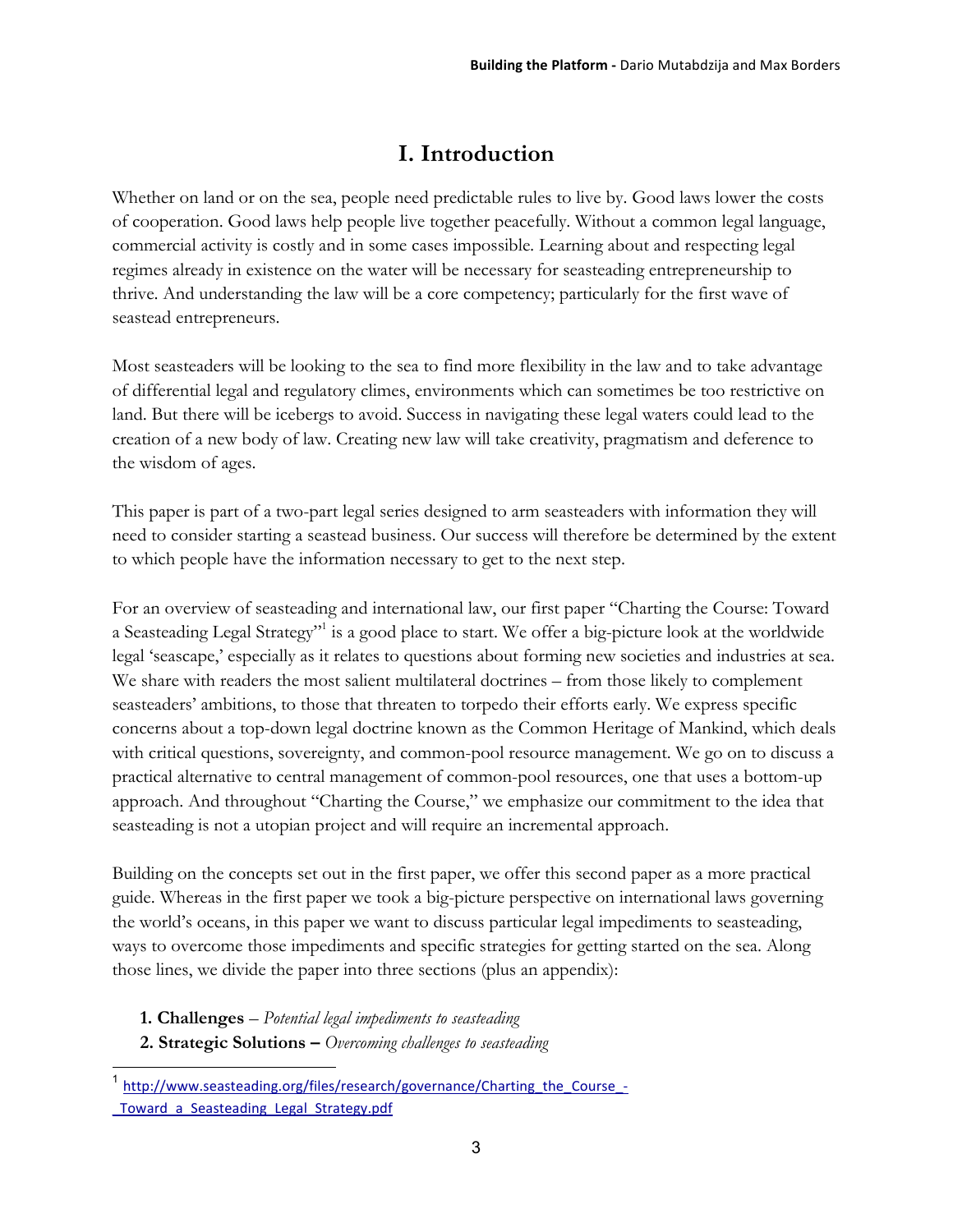**3. Critical Decisions** – *Choices to help navigate the law*  **Appendix: Medical Tourism and Seasteading** *– A Business Case Study*

Again, this paper is designed as a guide. As we'll discuss later, nothing can replace having legal experts on one's team. Therefore, one should not take this as either free legal advice or a handy replacement for legal expertise. Rather, we like to think of it as a way to provide would-be entrepreneurs with an adequate basis for thinking about whether seasteading is the right kind of enterprise for them. Some who read this may conclude seasteading holds too much risk, while others may decide the sea is brimming with opportunity.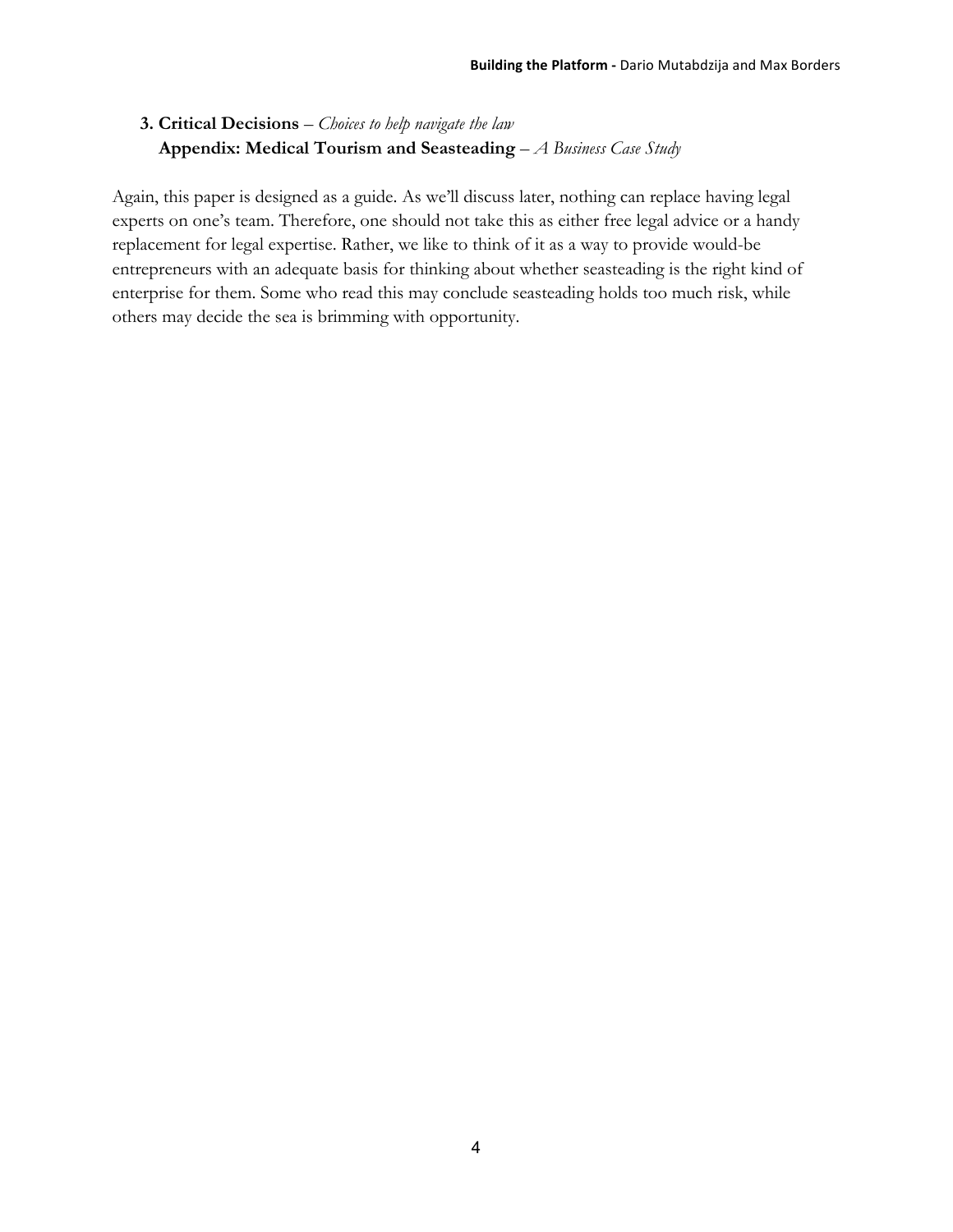## **II. Challenges**

Since seasteads will explore institutional differences between seasteads and territorial states, some may come to see seasteading as threatening. After all, successful seasteading businesses will compete with businesses on land. New ways of life on the sea could make officials on land uncomfortable. Whatever the perceived threat, it is likely that some governments around the world will hesitate to work with seasteaders. Especially early on, it seems likely that some governments will attempt to regulate, or even, frustrate seasteading efforts. Before considering strategies to mitigate some of these challenges, it's important to understand them.

#### **Government Interference with Seasteading**

In all probability, nation-states and international organizations will try to interfere with the activities of seasteaders. There are three primary and overlapping ways to interfere with seasteaders: *physical, legal* and *economic.*



## *Physical Interference*

The most direct way for the governments and international organizations to challenge seasteaders is physical interference*.* Government officials can easily board platforms, seize cargo or even seize the platform itself. Agents on patrol boats can interfere with seasteaders' movements, disrupt supply chains and affect the interactions between seasteaders and their coastal trading partners. Physical interference may occur even if it is not justified by national or international law.

In the famous case of "pirate radio" stations in the UK during the 60s and 70s, the UK government interfered with ships transmitting music from international waters. The interference lacked legal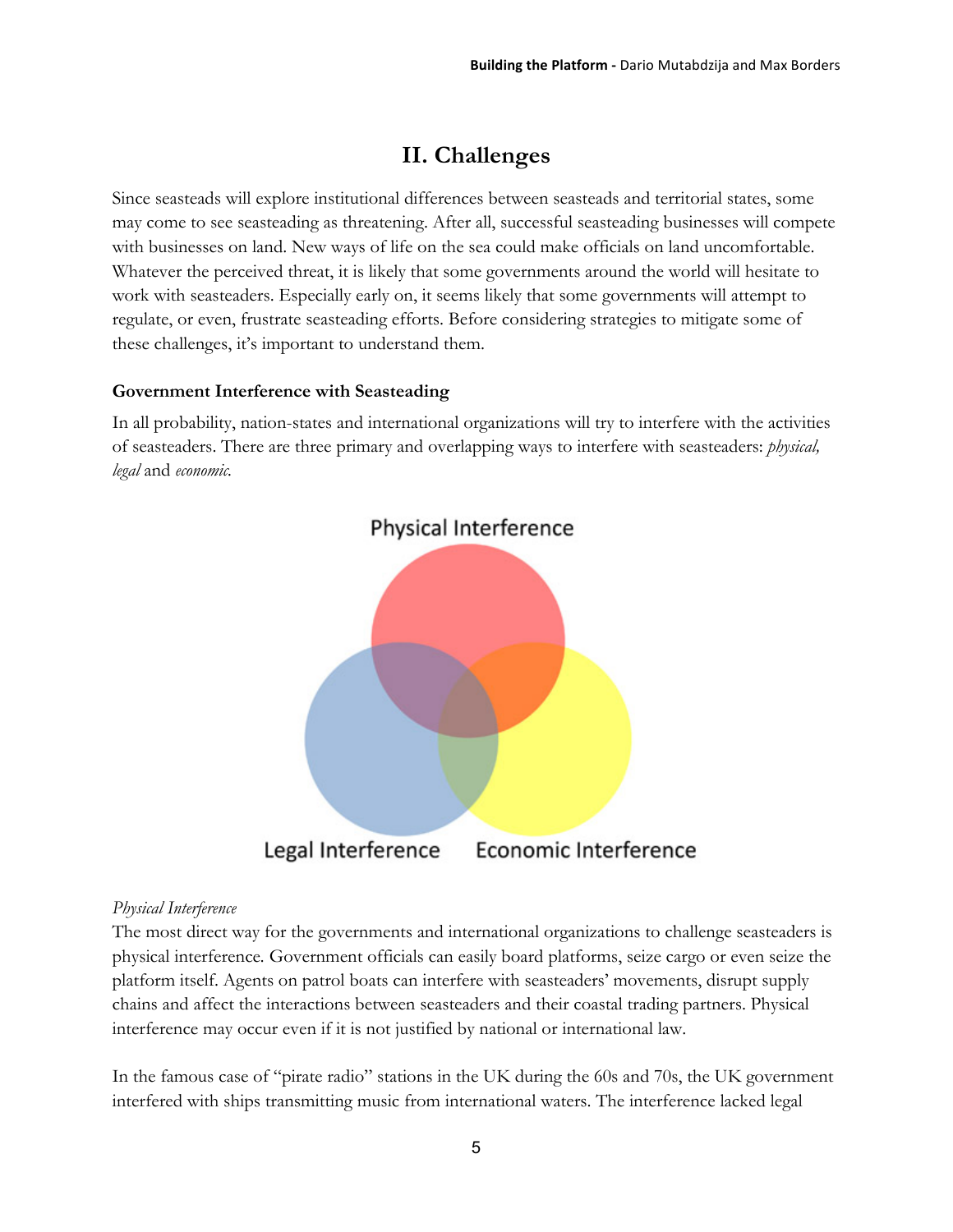justification but was only physical at first. Government officials simply didn't like the fact that pirate radio stations played pop music the government-owned BBC didn't approve of nor provide. In short, the government wasn't happy about the competition. So, officials sent boats to harass people traveling to and from pirate radio ships floating in international waters.

Eventually, however, parliament passed a law<sup>2</sup> to frustrate pirate radio's efforts. To work around the fact that pirate radio boats were in international waters, legislators targeted British subjects who assisted pirate radio stations. Because the law only applied to Britons, the Marine Broadcasting and Offences Act became difficult to enforce as foreign operators stepped into to the breach. Clever domestic entrepreneurs used mobile transmitters and found other ways to circumvent the law on both land and sea. This of course led to an increase in government efforts. The UK government legitimated interference with the pirate radio stations by proscribing the activities of those within its jurisdiction.3 This transition from physical to legal interference that affected pirate radio brings us to our next category of interference.

#### *Legal &Economic Interference*

Legal interference is making use of either territorial or international law to obstruct the activities of foreign entities or seasteaders. While economic interference occurs when non-seasteaders or territorial governments obstruct commercial activity between a seastead and: another seastead; people in a territorial jurisdiction of coastal states; or companies from other parts of the world. Since legal interference often relies on a physical enforcement mechanism and often creates economic hardship that results in a triad of interference.

As we suggest above, once the law outlawing the activities of pirate radio stations was in place, the UK government then used other methods of interference to hinder the efforts of the pirate stations. The most powerful tool at the state's disposal was to outlaw pirate radio advertising by the landbased businesses. The effort to target pirate radio revenue streams represents a good example of both legal and economic interference. Even though most legal interference depends on physical or economic enforcement mechanisms there are purely legal ways to interfere with seasteaders.

We can imagine member nations of international bodies lobbying to keep seasteaders from joining some multilateral legal community.<sup>4</sup> Government officials in territorial states may refuse seasteading legal documentation–e.g. a seasteader's identification. Of course, physical and economic interference can follow on from this failure of recognition, but we can distinguish between active enforcement and passive refusal. The latter amounts to a form of interference in the sense that seasteaders' actions will be limited and their activities restricted relative to what it might otherwise be possible if seasteading institutions are acknowledged.

<sup>&</sup>lt;sup>2</sup> http://en.wikipedia.org/wiki/Marine\_Broadcasting\_Offences\_Act

 $3$  Today, unlicensed operators still face heavy fines and jail time.

 $^4$  Or, at some future stage, nations simply fail to recognize seasteading governments as sovereign state after seasteaders attempt to self-determine.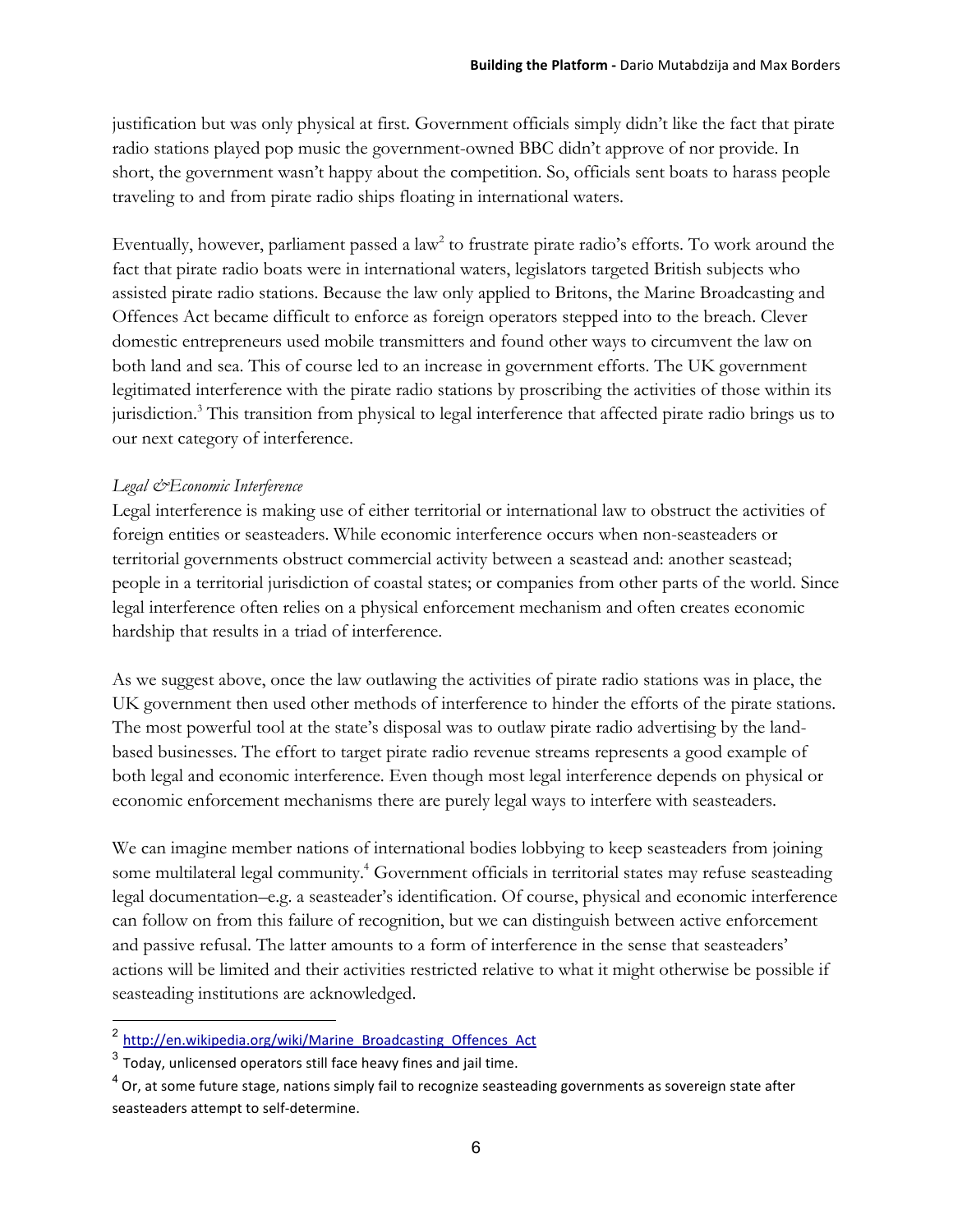Existing domestic laws like that of the U. S. offer yet another example of legal-cum-economic interference. Consider the Passenger Vessel Services Act of 1866, which states:

*No foreign vessels shall transport passengers between ports or places in the United States, either directly or by way of a foreign port, under a penalty of \$300 for each passenger so transported and landed.*

Similarly, the Merchant Marine Act of 1920 (and its article 27, known as the "Jones Act") limits the transportation of goods between U.S. ports to U.S. ships. Critics claim these acts achieve little more than protectionism for U.S. transporters and raise the costs of shipping.

Hopefully it is clear by now that physical, legal and economic interference can be,and often is interconnected. More often than not, physical and economic interference will be predicated on domestic law as in the case of pirate radio and the Jones Act. Sometimes domestic law has a way of extending to international law, as well. Similarly, international law is enforced through domestic powers. That means sources of interference can come from many different angles and a given act of interference can fit within any or all of these categories at the same time.

There are particular asymmetries between seasteaders and state actors when it comes to interference. State actors will have most of the power – physical, legal and economic. From a pragmatic perspective this is where seasteaders should be aware of their weak position on all three dimensions; at least at the start. It's also another reason why seasteaders will do well to check their idealist tendencies when it comes to starting up on the sea.

We do not wish to put too fine a point on the above. Seasteaders will have unprecedented mobility and choice, which will be their distinct advantage. First-wave seasteaders will also have the benefit of being small enough not to register on the radar of powerful political actors. Bigger challenges will arise when seasteading grows large enough for officials to take notice, but may not yet be large enough to have gained significant influence.

*Interference by flag states.* Flagging is probably one of the most important subject areas with which seasteaders will have to become familiar, because most early seasteaders will have to fly a flag, and which flag states they choose could radically change the different patterns of interference on board their vessels.

Before we explore this area of law, let us take a moment to unpack the idea of flagging and flag states. International law requires every commercial ship to be registered with a nation. The nation with which a ship is registered is called its flag state. The flag state gives the ship the right to fly its civil ensign. The flag state then regulates vessels under its flag and is required to inspect them regularly, for example, to certify the vessels' equipment, safety, crew and documentation associated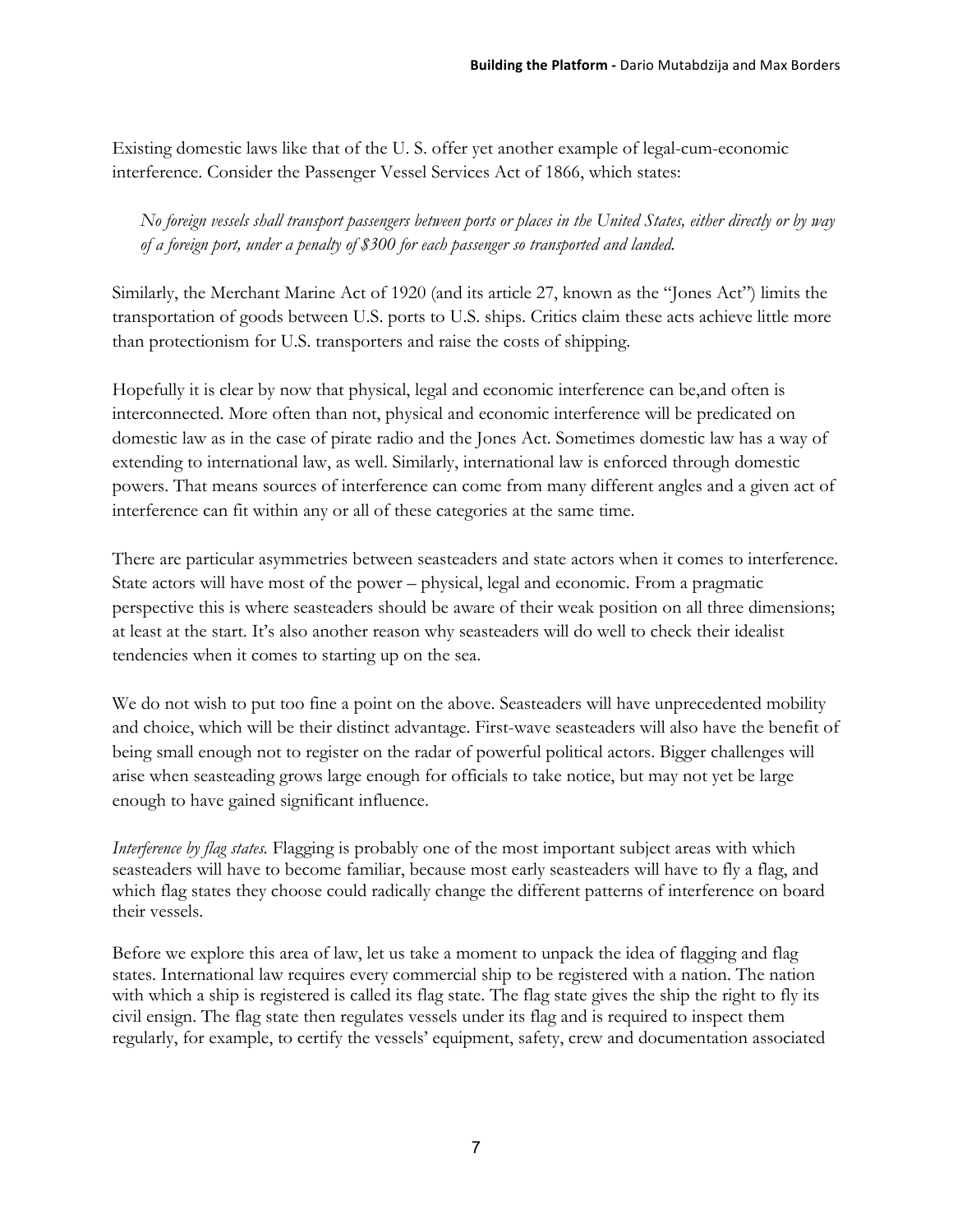with regulatory compliance. The flag state's laws are invoked if the ship is involved in an admiralty<sup>5</sup> case – for example, in the case of crime on the high seas. And again, it is important to bear in mind that a flag state will enforce its laws to varying degrees depending on the state.

In the case of a crime on a ship, the criminal laws of flag states are applicable on the high seas. The rules get more complex, however, the closer the ship is to the territory of a Coastal State. It is perhaps useful to use the U.S. government as an example of how the Coastal State (albeit the most powerful one) would deal with these issues. According to the official FBI website,<sup>6</sup> the U.S. has a specific set of criteria for dealing with these issues:

When a crime does occur at sea, several factors determine whether the U.S. has legal jurisdiction. A complicated web of international law applies, but as a rule, the FBI leads investigations of the following scenarios:

- If the ship is U.S.-owned [US-citizen or firm], regardless of the nationality of the victim or perpetrator;
- If the crime occurs in U.S. territorial waters (within 12 miles of the coast);
- If the victim or perpetrator is a U.S. national on a ship that departed or is arriving at a U.S. port;
- $\bullet$  If it's an act of terrorism against the U.S.

Some flag states simply do not have the needed infrastructure that would enable them to enforce their laws. Many flags states are small poorly equipped countries that are unable to venture far beyond their shores. So it is not uncommon to find that there is no enforcement whatsoever of flag state's laws on the vessels. In such situations ship owners have to make strategic legal decisions related to the activities that happen on these ships. Sometimes these business owners (cruise lines in particular) decide to implement even more stringent sets of regulations than would be necessitated by the flag state's regulations in order to appease the countries they do business with (the U.S. being the biggest "beneficiary" of those arrangements). These shades of grey make choosing a flag all the more difficult, yet all the more critical.

Whether a flag state's enforcement (or interference) is beneficial or detrimental will lie in the eye of the beholder. As Seasteading Institute researchers write in "Seasteading Business: Context, Opportunity and Challenge":

U.S. federal regulatory burdens and high corporate taxes (currently the world's second-highest behind Japan) make the U.S. a less than ideal jurisdiction for seasteaders. So seasteaders, still without their own rich tradition of case law, will want to look elsewhere to find solid, predictable

 $5$  Admiralty law (or maritime law) is a distinct body of law that settles maritime legal questions and offenses on the sea. This body of law includes both domestic law governing maritime activities and private international law governing the relationships among private entities operating vessels on the ocean. Issues of commerce, navigation, shipping, sailors and the transportation of passengers or goods by sea all fall under admiralty law. We should make a stark distinction between Admiralty law and the Law of the Sea, which is a body of public international law dealing with navigational rights, resource use, jurisdiction over coastal waters and international law governing relationships among nations (which we discuss more fully in our first paper, "Charting the Course").

<sup>&</sup>lt;sup>6</sup> http://www2.fbi.gov/page2/may06/cruise\_crime052206.htm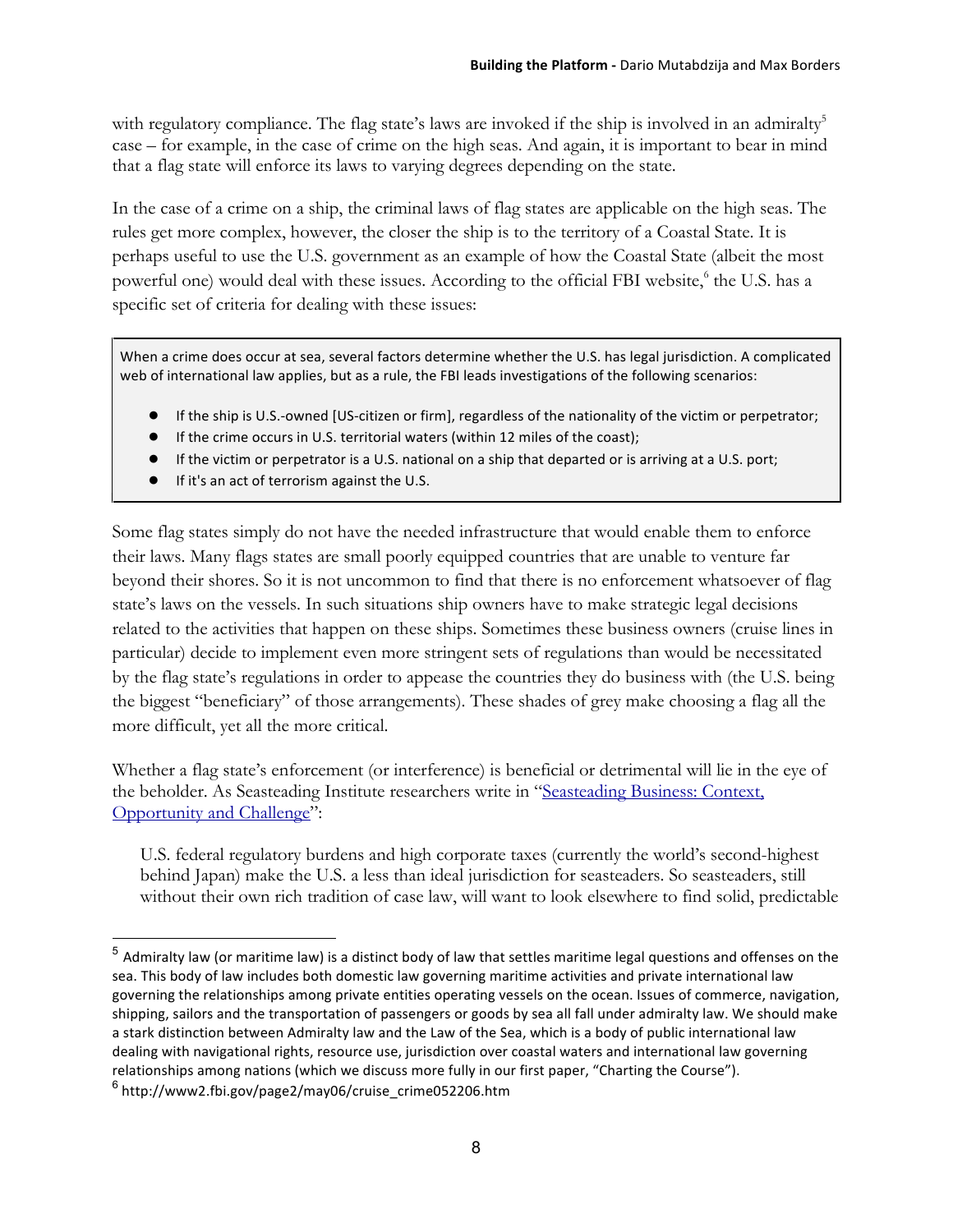business law. In particular, seasteaders will likely fly so-called "open registry flags" to carry territorial laws with them onto the sea. In some cases, seastead owners might fly the flags of states that simply leave them alone. For example, if one flew the flag of Liberia, one would not expect to enjoy any robust body of Liberian case law.<sup>7</sup>

The trade-offs between being left alone by the flag state and having access to stable and useful law will depend largely on the type of activity one hopes to perform on a seastead. But flagging via a system of open registry<sup>8</sup> is likely to be the norm during the first wave of seasteading. The open registries model is a great way to start. The next step is to modify it by having specific arrangements with the flag states where seasteaders and flag states could refine and specify the laws.

*International Organizations.* Non-state, multilateral actors may also interfere due to the fact that some activities in international waters are governed by international law. The International Seabed Authority (ISA), an organization affiliated with the United Nations, manages resources on the high seas. The ISA may attempt to interfere with the activities of seasteaders if they begin to harvest natural resources in international waters – especially fossil fuels. It is important to mention that international organizations rarely have an ability to enforce laws directly. They usually rely on the individual countries to enforce these laws.

Another international organization that might interfere is the International Maritime Organization (IMO). This specialized, self-governing agency of the United Nations is an autonomous authority, but is supported by UN member states. According to Article 1 of the original convention the IMO's mission is to:

...provide machinery for cooperation among Governments in the field of governmental regulation and practices relating to technical matters of all kinds affecting shipping engaged in international trade; to encourage and facilitate the general adoption of the highest practicable standards in matters concerning maritime safety, efficiency of navigation and prevention and control of maritime pollution from ships.

As with other international organizations, IMO does not have the authority to enforce the regulations agreed upon and ratified by member states. Rather, it relies on the member states themselves to codify IMO's protocols and integrate them into domestic laws (as is appropriate under each nation's legal system). Since its creation in 1948, IMO has adopted more than forty conventions and protocols (some of which will be listed below).

 $<sup>7</sup>$  By Max Marty and Max Borders:</sup>

http://seasteading.org/files/Seasteading\_Business\_Context\_Opportunity\_Challenge\_Aug\_2011.pdf

<sup>&</sup>lt;sup>8</sup> Flagging is possible due to a widely accepted international system of *open registry*. The organization which actually registers the ship is known as its registry. Registries may be state or private agencies. In some cases -- such as the U.S. Alternative Compliance Program -- the registry can assign a third party to administer inspections. Reasons for choosing an open register in a country other than one's native land are various, but include: tax advantages, the ability to take advantage of more business-friendly regulatory environments, and the ability to hire international crews. (National or closed registries typically require a ship be owned and constructed by national interests--and at least partially crewed by that nation's citizens.) Open registries usually also offer online registration with few questions asked. The use of open registries lowers registration and maintenance costs, which in turn reduces costs overall.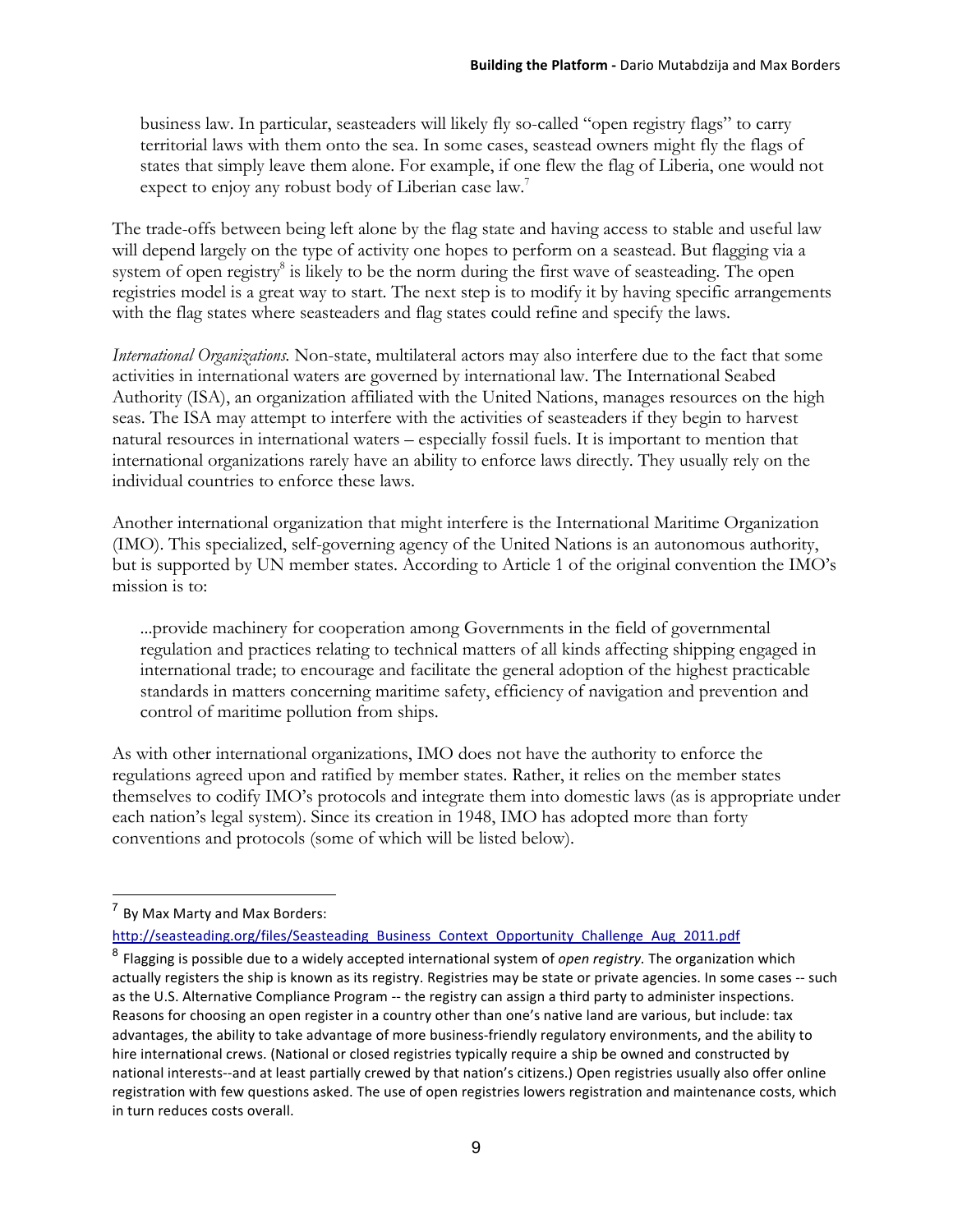Most international conventions provide for some sort of regulation of activity on the sea. The following list of international conventions should be considered applicable in most cases when dealing with ships and other physical structures seasteaders are likely to use:

- **1. MARPOL is the International Convention for the Prevention of Pollution from Ships**. MARPOL is one of the most important international marine environmental conventions. It was designed to minimize ocean pollution, including dumping, oil and pollution from exhaust. Its stated object is to preserve the marine environment through *the complete elimination of pollution by oil and other harmful substances* and the minimization of accidental discharge of such substances. Technical installations such as oil and chemical installations, sewage, ballast and air-emissions should comply with the MARPOL requirements.
- **2. SOLAS is the International Convention for the Safety of Life at Sea.** As the name suggests, SOLAS is a set of international maritime safety standards. The SOLAS Convention in its successive forms is generally regarded as the most important of all international treaties concerning the safety of merchant ships. SOLAS covers areas such as fire detection and protection, use of combustible materials, sprinklers, safety management systems (ISM) and Security Management Systems (ISPS).
- **3. Shipowners' Liability (Sick and Injured Seamen) Convention, 1936** is part of an **International Labour Organization Convention**. As its name suggests, it is designed to regulate sailors' working environments.
- **4. WTO is the World Trade Organisation.** Depending on whether seasteaders take advantage of any open registry benefits – say, by exporting goods or services – they will do well to consider provisions of the global trade agreements like those of the WTO.
- **5. UNCLOS.** The United Nations Law of the Sea convention was adopted in 1982. Among the important features of the treaty are: navigation rights; territorial sea limits; economic jurisdictions; legal status of resources in the seabed; passage of ships through narrow straits; conservation and management of living marine resources; protection of the marine environment, a marine research regime; and – a rather distinctive feature – a binding procedure for resolving disputes between States.
- **6. SUA (Suppression of Unlawful Acts)**. Among the unlawful acts covered by the SUA Convention in Article 3 are: the seizure of ships by force; acts of violence against persons on board ships; and the placing of devices on board a ship, which are likely to destroy or damage the vessel.
- **7. Industry Sponsored Organizations known as Classification Societies.** The purpose of a Classification Society is to provide classification (e.g. what type of ship is *x*?), statutory services and assistance to both the maritime industry and regulatory bodies on matters of safety and pollution prevention. Major objectives of ship classification include:
	- Verifying the structural strength and integrity of essential parts of the ship's hull and appendages,
	- Checking the reliability and function of the propulsion and steering systems,
	- Ensuring the function of power generation systems, auxiliary systems and other ship features designed to maintain essential services.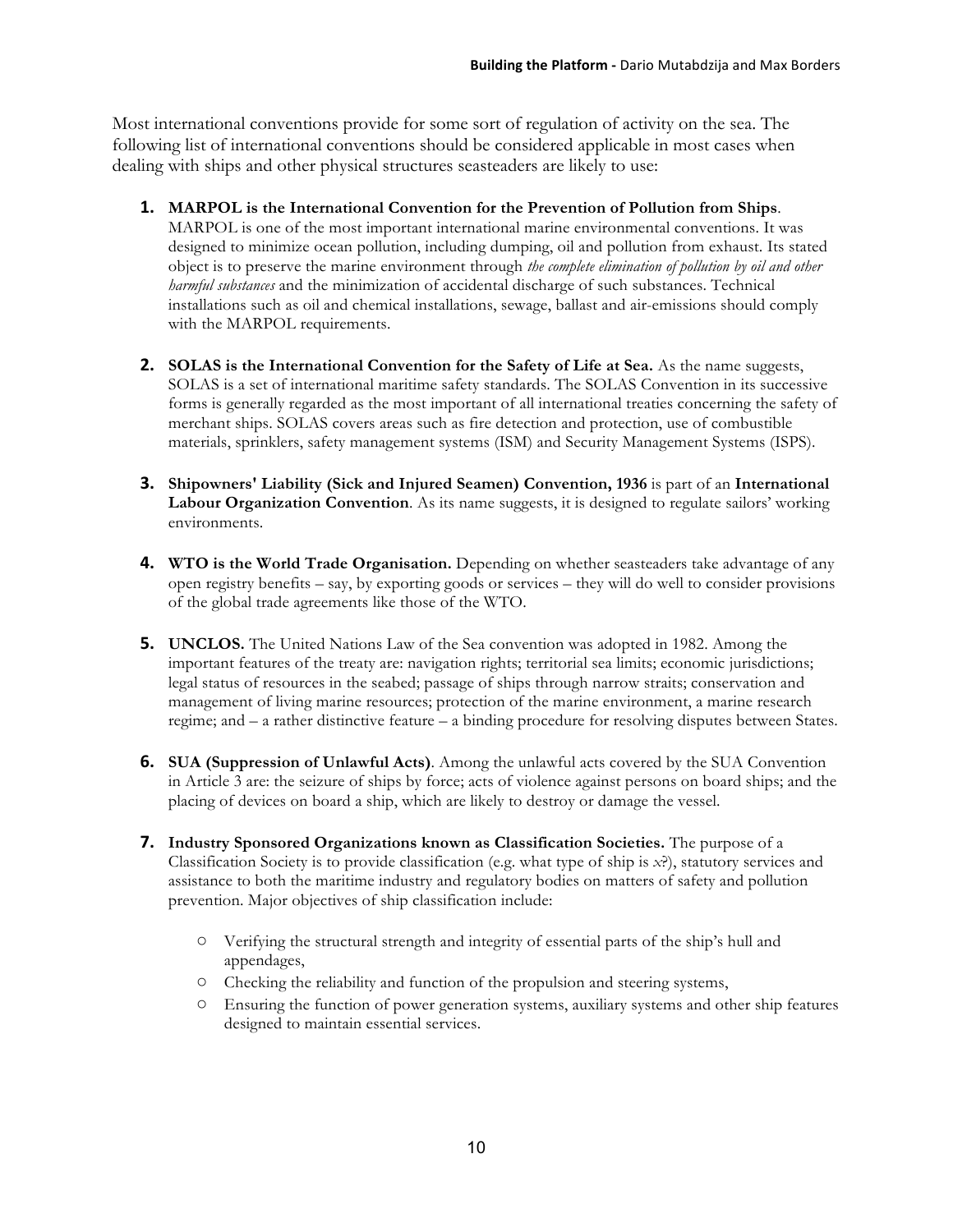Classification Societies<sup>9</sup> hope to achieve these objectives "through the development and application of their own rules, as well as "by verifying compliance with international and/or national statutory regulations on behalf of flag Administrations." The vast majority of commercial ships are built to spec and surveyed for compliance based on standards laid down by Classification Societies. "These standards are issued by the Society as published Rules. A vessel that has been designed and built to the appropriate Rules of a Society may apply for a certificate of classification from that Society."10

It is virtually impossible to clarify which, and to what extent, these conventions will be enforceable with respect to seasteaders of the future. Much will depend upon a confluence of factors such as a seastead's choice of open registry, the offshore location of the seastead, as well as the relevant industry and related convention. Suffice it to say that legal personnel charged with untangling and weighing these considerations will be central to the success of most any seastead venture.

## **United States-Specific Regulations**

Due to both its importance on the global stage, and to the fact that many early seasteaders will hail from the United States, it will be useful to spend some time discussing U.S. specific regulatory frameworks<sup>11</sup> likely to affect seasteaders.

The United States' has global jurisdictional reach over its citizens. The U.S. claims the authority to prescribe and proscribe conduct of its citizens beyond its territorial boundaries.12 U.S. citizens are also obligated to report their worldwide income to the U.S. Internal Revenue Service (IRS). The U.S. may also assert its jurisdiction in international waters when and "where the acts are intended to produce detrimental effects within the United States." The exact meaning of "detrimental effects" is open to interpretation, so seasteaders should be aware of this legal gray area. Western European and other developed countries do not usually claim such a broad jurisdictional reach. A number of factors may go towards explaining these differences – history, geography, relative power and others – but the U.S., generally speaking, is one of the most vigorous international actors when it comes to its citizens.

The broadest legal justifications that the US government may use to justify its actions can be found in Section 403(2) of the following code:

 $9$  Note: There are more than 50 marine classification organizations worldwide the largest of which are Det Norske Veritas, Lloyd's Register, Germanischer Lloyd, Nippon Kaiji Kyokai, RINA and the American Bureau of Shipping. http://www.emsa.europa.eu/implementation-tasks/visits-and-inspections/assessment-of-classificationsocieties.html

http://www.iacs.org.uk/document/public/explained/Class\_WhatWhy&How.PDF

<sup>&</sup>lt;sup>11</sup> See also this paper by O. Shane Balloun: http://seasteading.org/files/research/law/Balloun%20-%20U.S.%20Law%20Enforcement%20Admiralty%20Jurisdiction%20Over%20Seasteads.pdf

<sup>12</sup>*United States v. Black*, 291 F. Supp. 262, 265 (1968)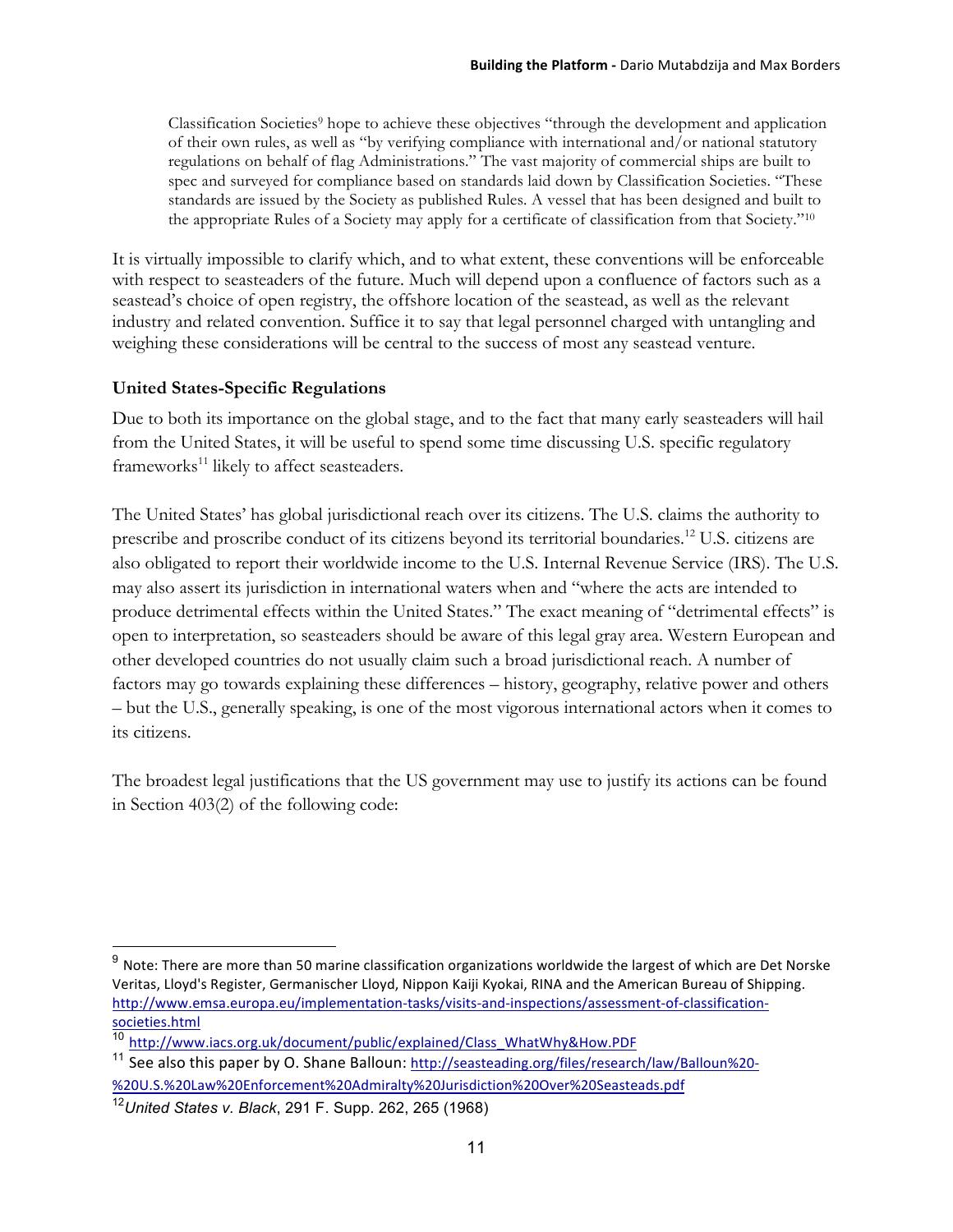#### US RESTATEMENT (THIRD) OF FOREIGN RELATIONS LAW OF THE UNITED STATES § 403(2)

(a) the link of the activity to the territory of the regulating state, i.e., the extent to which the activity takes place within the territory, or has substantial, direct, and foreseeable effect upon or in the territory;

(b) the connections ... between the regulating state and the person principally responsible for the activity to be regulated, or between that state and those whom the regulation is designed to protect;

(c) the character of the activity to be regulated, the importance of regulation to the regulating state, the extent to which other states regulate such activities, and the degree to which the desirability of such regulation is generally accepted;

(d) the existence of justified expectations that might be protected or hurt by the regulation;

(e) the importance of the regulation to the international political, legal, or economic system;

- (f) the extent to which the regulation is consistent with the traditions of the international system;
- $(g)$  the extent to which another state may have an interest in regulating the activity; and
- (h) the likelihood of conflict with regulation by another state.

Again, the U.S. is the most vigorous global actor with respect to its citizens abroad. Seasteaders will have to take this reality into account when attempting to capitalize on opportunities – especially those just off the U.S. coastline. It is not clear that other states will always remain less vigorous, either, given precedents set by the United States. Thus, seasteaders should not assume other states will not employ similar justifications for interference in the future, just because they have resisted doing so in the past.

Many readers may wonder why we are preoccupied with the U.S., its regulations and its behavior. First, as we have suggested elsewhere, the U.S. is a most vigorous global actor – more so, perhaps, than any other nation. Second, we believe that, because the center of the seasteading movement is currently in the U.S., many first-wave seasteaders will be Americans. Such is not to suggest that we want to be U.S. centric. Indeed, we hope to address the needs of would-be seasteaders around the world, but believe the U.S. offers interesting lessons for this sort of research.

#### **Diverse Regulatory Environments**

The regulatory environment of a seastead (ship/platform) will be composed of several, often overlapping, regulatory regimes:

- 1. The law governing the location of the vessel, e.g. the port state or the coastal state;
- 2. The law of the state where the vessel is registered, e.g. the flag state;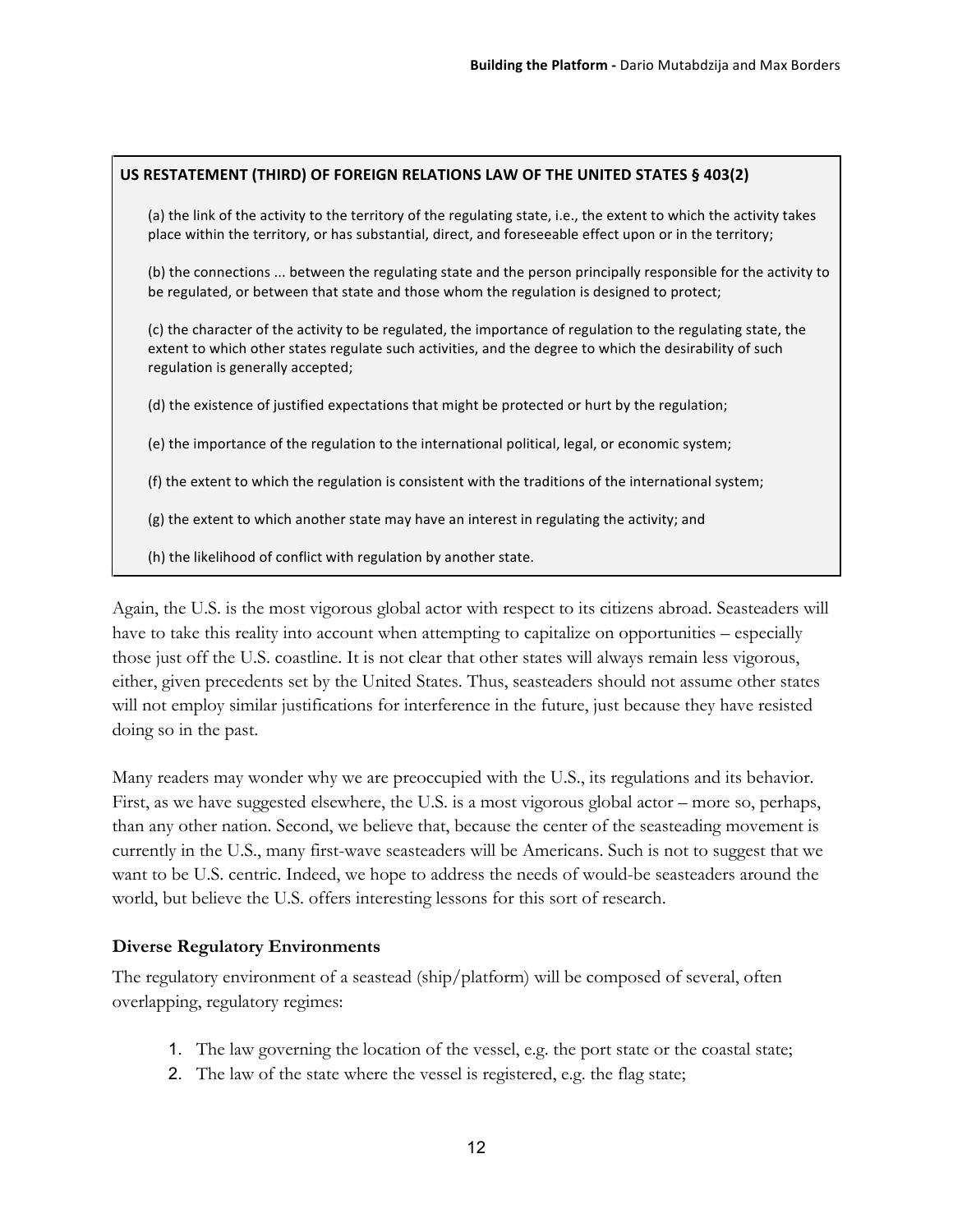- 3. The law of states impacted by the vessel's operation, say, by provision of labor or importing goods produced on the vessel.
- 4. The concerned states' application of the internationally agreed conventions, as well as, the state's specific and often differing interpretation of the relevant international laws.
- 5. The rules and regulations of the entities inspecting and certifying such vessels  $-e.g.$ classification societies.

The interplay among these regulations, as well as their enforcement by the authorities, will vary depending on the interests of the concerned states. For vessels located in ports, the predominant authority regulating the vessels will be the port state. For operations on the deep seas the Flag State will take the predominant role. For ships, these roles are largely assumed by the Classification Societies, which ensure consistent application of international standards.

How the law applies ultimately depends on the type of vessel, the location of a vessel and the relative permanence of a vessel in one location or another. In the case of seasteads, most will be designed to stay afloat at sea at varying distances from a coastal state's shoreline.

Overall, the existing national and international regulations do not specifically deal with floating platforms that are used for commercial and industrial use.

## **Unstable or Unpredictable Legal Environments**

*Legal Environments for Businesses.* Failure to provide a stable legal environment will surely hinder the formation of successful businesses at sea. One of the most challenging issues in this respect is the high degree of regulatory uncertainty that flows from the complex and poorly-defined regulatory regimes governing the world's oceans. Potential investors may not be willing to put resources into enterprises functioning in an uncertain legal regime.

More importantly, perhaps, investors will need to be convinced that a seastead venture makes business sense – i.e. that a given seastead-based business is likely to be profitable. Seasteaders would have to make a business case for each project, which means they must be able to demonstrate that the seastead offers a better environment for a given business than one that might be found (or started up) on land. We have already discussed the likelihood that governments and other entities could interfere with seasteaders' activities. This likelihood will have an impact on the financial viability of a given enterprise. While these are serious challenges, the regulatory environments on the ocean offer serious opportunities for seasteading arbitrageurs, as well. We'll discuss ways to provide a more hospitable legal environment for business in the next section.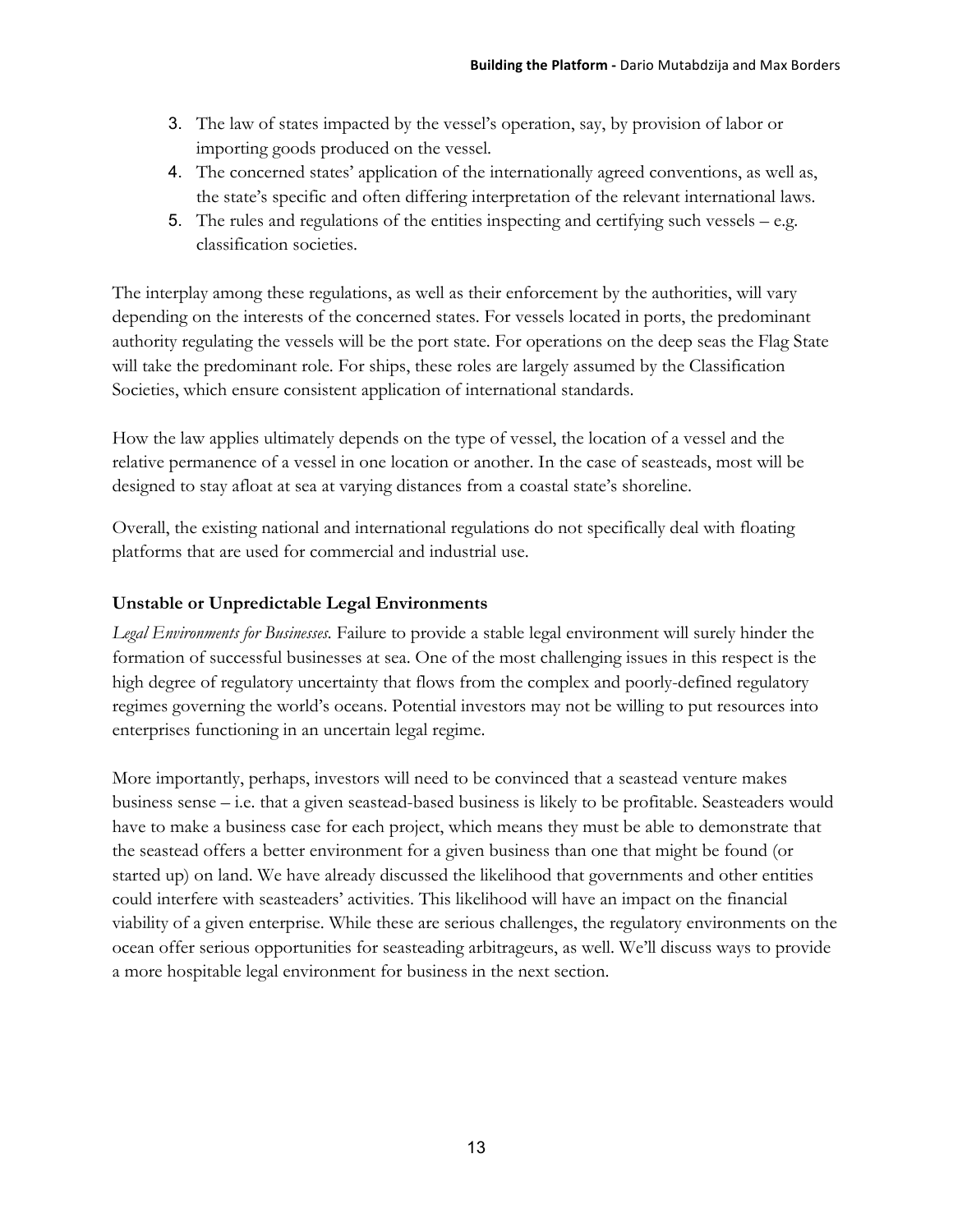# **III. Strategic Solutions**

We have established that there are three main challenges to seasteading: that governments are likely to interfere with the activities of seasteaders; that seasteaders will have to learn how to deal with a number of different regulatory environments; and that unstable legal environments aboard seasteads could keep them from flourishing. In this section, we offer some strategic solutions that can help mitigate these problems.

## **Restricting On-Board Activities**

Leaving aside moral considerations, a number of activities are likely to invite crippling political interference from state actors. Seasteads that participate in any of the activities, even without the intent or knowledge of their operators, will almost certainly be shut down. That is why there are a number of activities<sup>13</sup> that should be prohibited – especially as commercial activities:

- *Drug production and trafficking*<sup>14</sup>
- *Weapons smuggling*
- *People smuggling*<sup>15</sup>
- *● Harboring terrorists*
- *● Child pornography or child prostitution*
- *● Human trafficking*

From a purely pragmatic perspective, any seasteaders who wish to avoid existential threats from existing states should avoid certain types of activities said states are likely to find objectionable. Indeed, the owners of private businesses have responsibilities to the long-term feasibility of their endeavors. Successful seasteaders will not operate as if they were in a political vacuum, but rather act as cosmopolitan ambassadors with a high degree of cultural tuning and concerns about state actors ready to thwart their efforts.

By our lights, some activities skirt dangerously close to the line. We recommend avoiding these activities, as well, while admitting they are perhaps less obvious examples than the ones listed above.

 $13$  We believe this is an area in need of further research, including: past precedents, events and details about the behavior of state actors.

<sup>&</sup>lt;sup>14</sup> Recall that the U.S. committed troops to an incursion into Panama to apprehend General Manuel Noriega who was the country's de facto leader at the time. Noriega was eventually charged with narco-trafficking, racketeering and money laundering and convicted on eight counts. Despite protestations of the U.N., which argued the U.S. incursion was in violation of international law, the U.S. is a vigorous actor when it comes to drugs.

<sup>&</sup>lt;sup>15</sup> Even questions surrounding what to do with refugees and asylum seekers should be considered very carefully. Seasteaders may want to consider formulating an action plan in the event that refugees find their way to a seastead. And seasteaders should not think of platforms as connectors for smuggling illegal immigrants -- a practice that will surely invite interference. (Under no circumstances should seasteading be seen as means to facilitate human trafficking.)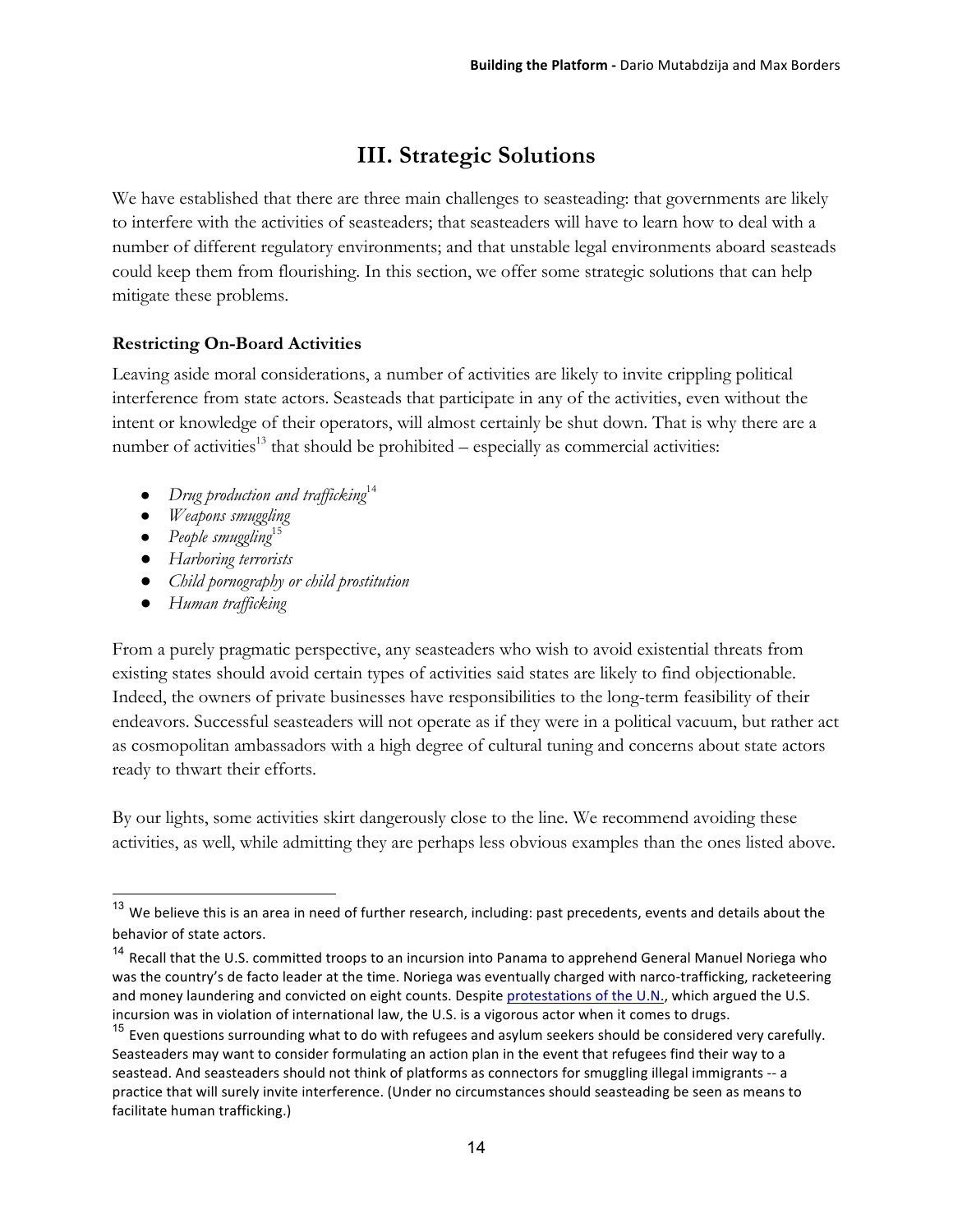#### Consider:

- *Anonymous Banking* The pragmatic grounds for suggesting seasteaders not engage in anonymous banking and similar activities are numerous. At the top of the list of these grounds is the fact that powerful financial interests have tremendous influence within existing states. Thus, Seasteading banks would stand very little chance of withstanding interference from state actors with the backing of major banking interests, particularly as these actors can use all manner of economic and legal means to interfere (even if physical interference were off the table). Consider Switzerland's experiences.<sup>16 17</sup> If a financial institution offering anonymous banking were to become entrenched in a seasteading ecosystem, interference could have serious spillover effects for the entire seasteading economy. Such risks are too great, especially at the nascent stages of seasteading development. Secondary considerations for prohibiting anonymous banking include inviting global business from shady characters such as drug traffickers and terrorists–which would invite inordinate scrutiny from state actors.
- Leaking and Data Haven Services Seasteaders should resist the temptation to set up data havens like that hosted by Sealand up to 2008. Consider the HavenCo example: "[Sealand] claimed that it had no restrictions on copyright or intellectual property for data hosted on its servers, arguing that as Sealand was not a member of the World Trade Organization or WIPO, international intellectual property law did not apply.<sup>"18</sup> If a seastead entrepreneur is set on starting a data haven, we recommend he or she at least consider the type of data on a case-by-case basis. Hosting Wikileaks-like services, which are in clear violation of substantive international laws, is not likely to make state actors sit still. Interestingly, in the wake of the 9/11 terrorist attacks, HavenCo announced the operation would block initiatives "contrary to international custom and practice." Seasteaders would be advised – minimally – to do the same. Obviously the recent uproar by the U.S.-State Department related to the Wikileaks considerably weakened the viability of this type of activity. Visa and Master Card refused to wire Wikileaks-related donations not because they had to<sup>19</sup> but because it was a good PR move that improved their standing in the eyes of relevant governmental entities.
- *Hedonisteads* Early seasteaders may be tempted to start what we might term "hedonisteads." These are areas where certain kinds of alternative behaviors (activities at the margins of social acceptability, like soft drug use, certain sexual activities, etc.) are tolerated and hosted commercially. The issue of these floating red-light districts is: do hedonisteads risk torpedoing the efforts of seasteads early on, or invite undue scrutiny by state actors?

 <sup>16</sup> http://www.spiegel.de/international/business/0,1518,554284,00.html 17

http://www.swissinfo.ch/eng/politics/swiss\_abroad/Swiss\_in\_US\_angered\_by\_bank\_tactics\_.html?cid=30572658 <sup>18</sup> http://en.wikipedia.org/wiki/HavenCo

<sup>19</sup> http://techcrunch.com/2011/07/01/wikileaks-intends-to-sue-visa-and-mastercard-for-blocking-payment/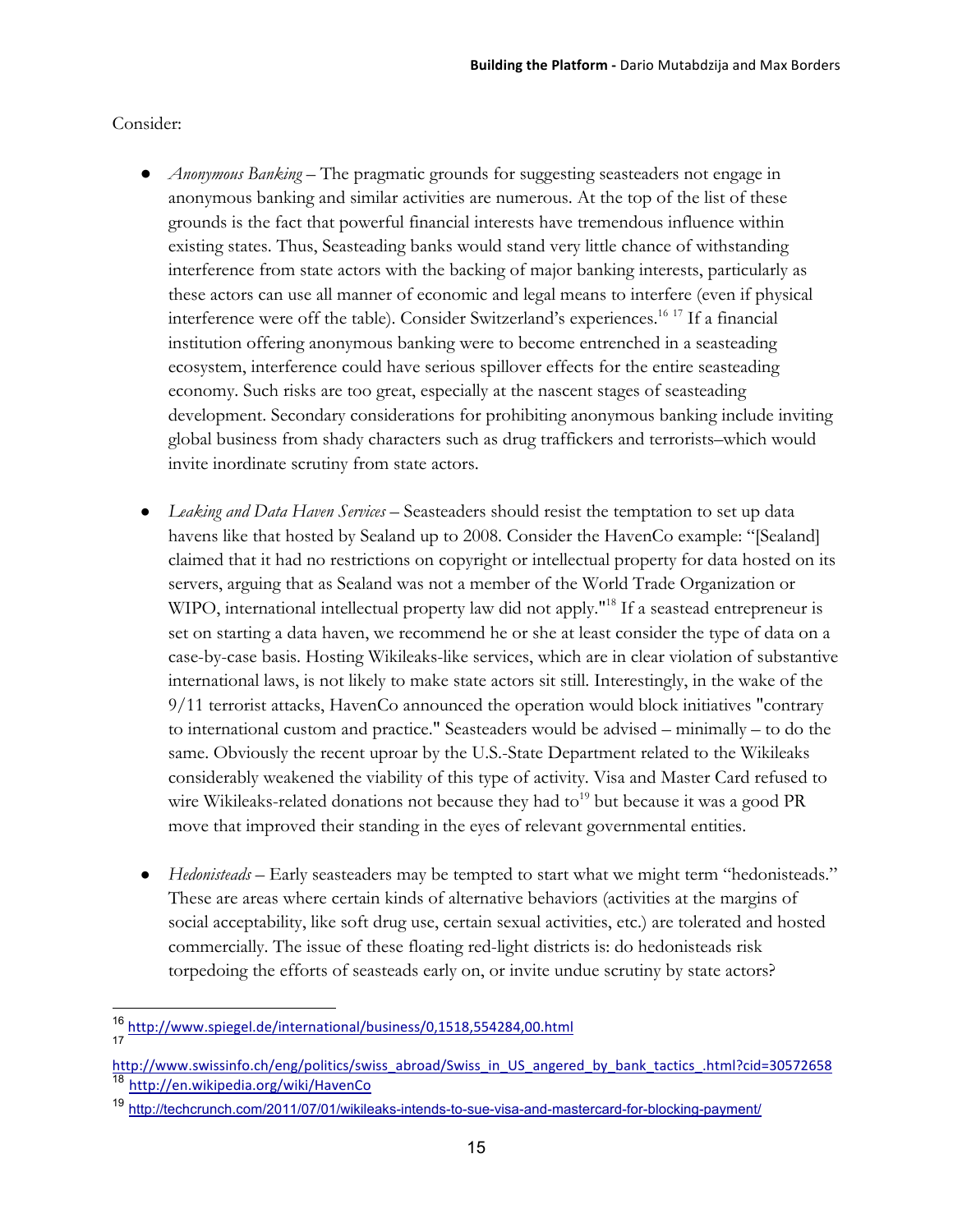Minimally, if early seasteaders decide to seek out such opportunities despite the risks, we suggest seasteaders at least introduce strong parameters and carry out due diligence–learning from the experiences of places like Las Vegas, Amsterdam, Canada, Portugal, certain Jamaican resorts and other areas where such activities are tolerated and tightly controlled.

When it comes to avoiding interference by state actors, having political power counts for a lot. Legal legitimacy is simply one means to maintain political power.

In the case of HavenCo, the inhabitants argued their activity was legitimate because they were outside the WTO and not subject to its rules. Interestingly, state actors left the company and the other Sealand inhabitants largely alone. HavenCo, the company, was simply poorly managed.20 (HavenCo's founder Sean Hastings sharing his own fascinating account of events.<sup>21</sup>) Despite any more recent precedents for interference, seasteaders may still wish to consider not just the question of legitimacy, but the question of political power. In other words, tread softly and carefully until both legitimacy and political power can be brought to bear.<sup>22</sup>

At first, seasteads will be discrete, private entities. So owners will be able to choose the restrictions and level of risk, whether hard or soft, they are willing to tolerate to ensure the long-term viability of their businesses. While a certain level of idealism infuses the seasteading movement, most seasteaders will be pragmatic business owners first and idealists second. A modicum of respect for the cultures, practices and laws of nearby coastal states will go a long way. From a public relations standpoint, if you have seasteaders engaging in honest commerce, none of whom represent any threat to your nation, it becomes more and more difficult to find credible justifications for interfering with them.

## **Making Law a Core Competency**

Earlier, we alluded to the idea of having law be a core competency of any seastead firm. Consider that almost every early seasteading venture – the anchor businesses, as it were – will launch based on what we refer to as "jurisdictional arbitrage." That means most seasteaders will be looking for opportunities to profit by taking advantage of institutional differences – where the differences will be found between the laws of a seastead on the one hand and the laws of some territory on the other. Given these arbitrage opportunities, it will be critical for seastead business to have core team members who develop high levels of expertise in legal matters – on the seastead, on shore and in international waters. Researchers at The Seasteading Institute elaborate on this point in "Seasteading Business: Context, Opportunity and Challenge":

<sup>&</sup>lt;sup>20</sup> We cannot ensure the validity or verity of this source. But the author makes interesting claims. http://www.defcon.org/images/defcon-11/dc-11-presentations/dc-11-Lackey/dc11-havenco.pdf <sup>21</sup> http://seasteading.org/blogs/main/2009/12/02/sean-hastings-experiences-with-havenco-and-sealand

<sup>&</sup>lt;sup>22</sup> Because most seastead venture will primarily be entrepreneurial in nature, seasteaders may want to consider partnering with industry groups that have political influence.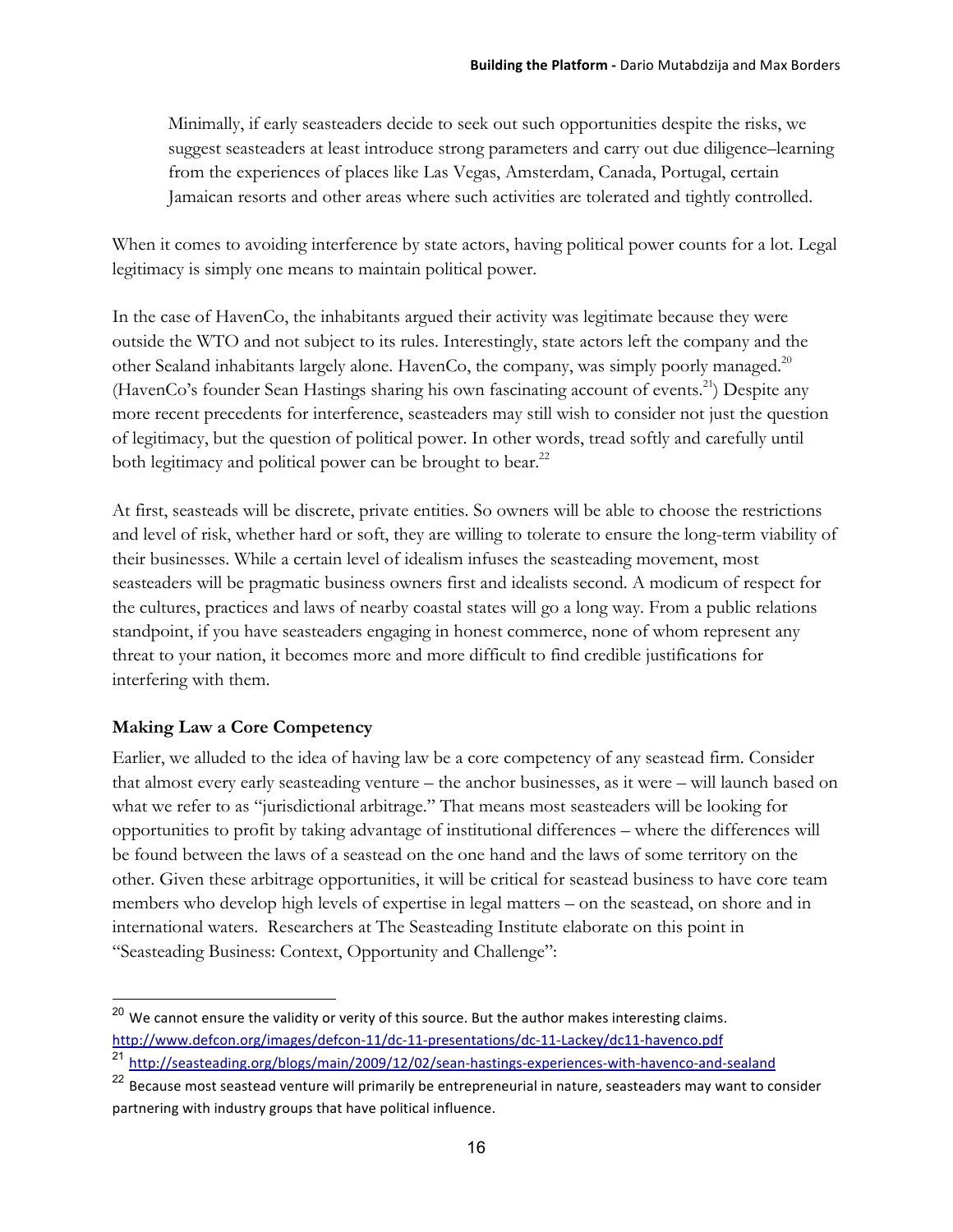[M]ost seasteading startups will take advantage of the global patchwork of rulesets. That is why we want to emphasize the critical importance of seasteaders integrating legal expertise into their organizational DNA. That means including at least one legal expert as part of one's founding team in almost all cases. As one of our colleagues put it: "a seasteading venture outsourcing its legal expertise would be like a private space company outsourcing its engineering talent." In other words, most seasteading companies are at their cores a *legal* play of one sort or another. Each will want to have an understanding of the law as one of its core competencies.<sup>23</sup>

Having a legal expert as a member of one's founding team is quite a different thing from simply retaining legal counsel. We can't place stronger emphasis on this recommendation (at least in most cases), as one of the most interesting aspects of seasteading is an entrepreneur's role in creating new legal frameworks:

[F]or many seasteaders – specifically legal arbitrageurs…, the law will be a core competency. This may seem daunting. But most seasteaders will borrow from useful native laws and customs with relative ease–grabbing bits from successful foreign systems and, over time, weaving these together with rules and norms that arise through seastead-specific interactions. In short, many rules, regulations and laws evolve without prior design.

Of course, the evolution of seasteading law is no passive exercise. It will involve the work of many – working and living on the sea, searching for good law that will lower the costs of cooperation and exchange.

*Borrow and Augment Good Law.* So how do seasteaders go about fashioning new law while keeping costs down? The short answer is: borrow good law where possible and create the rest at the local level. This won't be easy. But we caution against attempting to fashion legal institutions from scratch. Time-tested law has precedent and experience packaged into it. Entirely new law does not benefit from the wisdom of ages, nor from real people having tried out rules that work over time. Not only would it be fairly costly to devise novel rulesets on the sea, it would also be a difficult and slow process–one not likely to be strong enough for the first wave.

That said, seasteading is a unique way of life – different in many respects from living and working on land. Seasteaders will be forced to devise new rules. For example, what sorts of rules exist for how far apart one seasteading platform ought to be from another to allow boats to cruise in between or for safety? No one yet knows. Or, what sort of safety precautions should be in place for an orderly move in the event of a typhoon? Might seasteaders borrow the basic charters and frameworks of home owners associations for seastead residential life? What about rules for conflict resolution? Some workable bodies of law may exist, but in other cases, seasteading will present new circumstances that will go toward crafting a new seastead-specific body of law. Whatever the case, we propose that seasteaders take law from wherever they find it and correct it at the margins. Like

<sup>23</sup> http://seasteading.org/files/Seasteading\_Business\_Context\_Opportunity\_Challenge\_Aug\_2011.pdf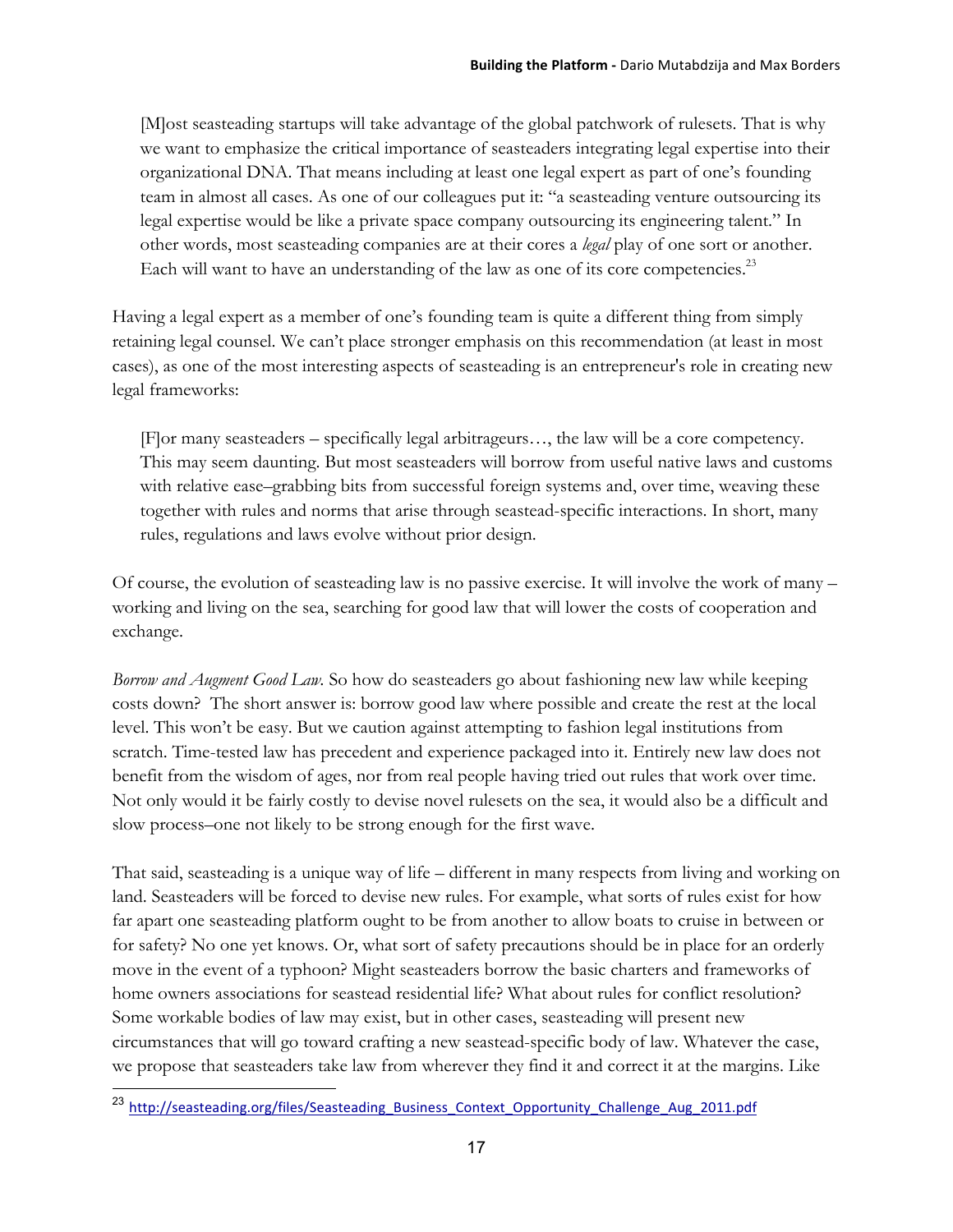open source code, the law may never be perfect. But it can be tinkered with and improved as seasteaders establish new patterns of business and life on the sea.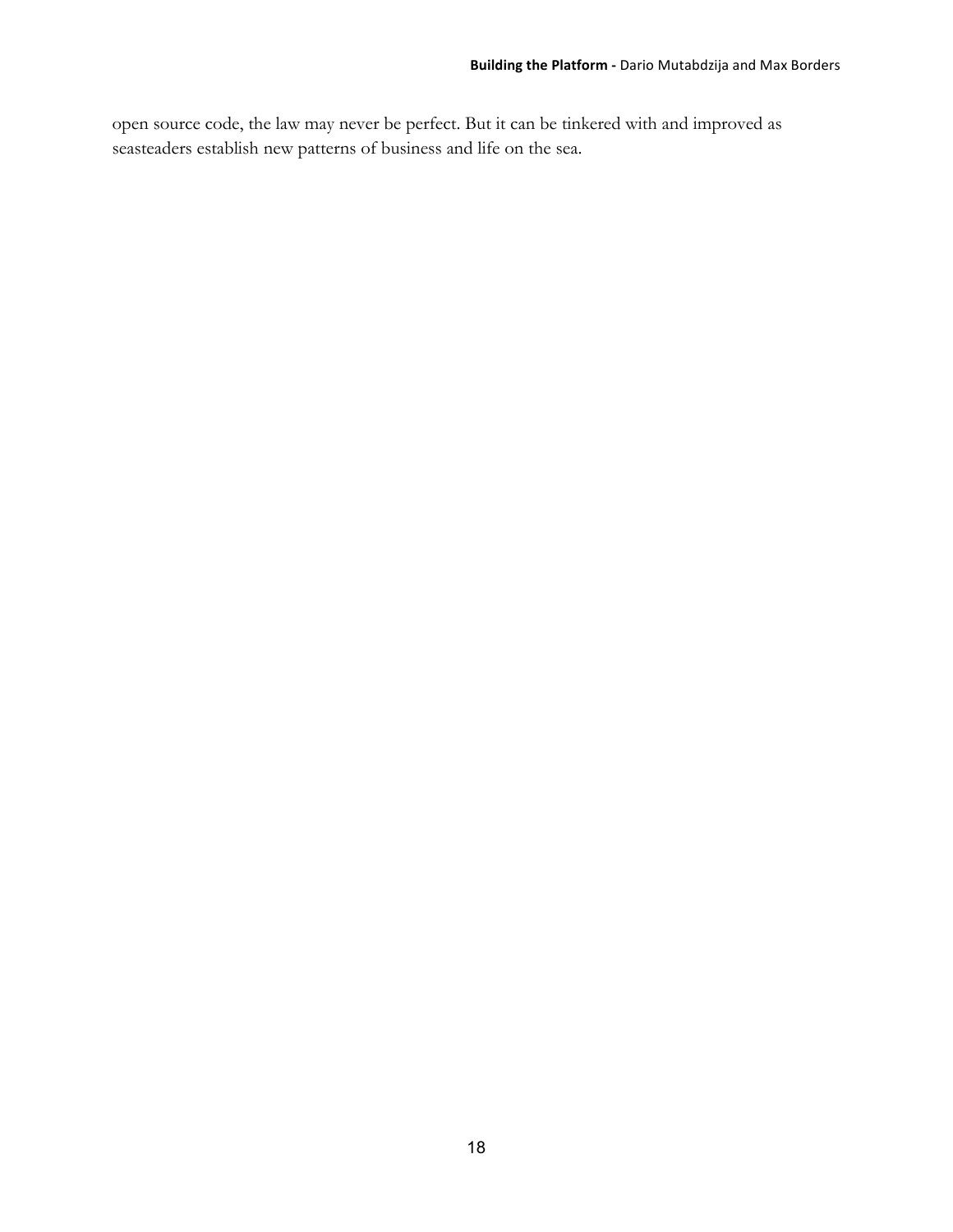## **IV. Critical Decisions**

The first wave of seasteaders will make critical decisions on a number of dimensions. What type of physical structure should I build my seastead on? Under which flag should I fly our corporation? What is the best corporate structure for our business? Fundamentally, all of these questions have a legal dimension. And for seastead entrepreneurs, they are virtually unavoidable. So, in this section, we will provide a broad overview of critical decisions seasteaders will have to make in these initial stages.

Before we set sail into the murky legal waters of structure, flagging and incorporation, we should demonstrate that seasteading entrepreneurship – even at this early stage in its development – already lies at a critical juncture when it comes to any basic legal approach. The first approach is to take the legal environment basically as a given and sally forth as entrepreneurs – treading softly and operating with a view to the "adjacent possible"<sup>24</sup> (as we suggest in our first legal paper). Call this the "emergent" approach. We suggest taking this approach with the kinds of jurisdictional arbitrage ventures that mean competing locally–normally off the coast of developed countries. The second approach, which we believe warrants further research, is to find developing countries that stand to gain from having seasteads – like little Hong Kongs – thriving just off shore. With this legal approach, seasteaders will be encouraged to forge agreements with these developing nations – agreements that will carve out much more legal space to undertake seasteading ventures of all kinds in a securer, more predetermined business environment. We call this the "free zone" approach. Let us linger on this second legal approach for a moment before returning to the emergent approach that characterizes most of the recommendations in this paper.

In our first legal paper, we discussed the different internationally recognized zones extending out from national shorelines (for example–Territorial Waters, Contiguous Zone, Exclusive Economic Zone and the High Seas), as well as how suitable each might be for seastead entrepreneurs. For example, some areas are better for seasteaders due to the confluence of factors such as climate, legal environment, proximity to certain countries and/or sources of low-cost labor or goods. With these considerations operating in the background, consider the creation of a new type of legal entity.

#### **Maritime Special Economic Zones**

An SEZ is a geographic region whose rules, and usually economic policies, are more liberalized than its host country's national laws. The most successful SEZ in the world is Shenzhen, China, which

<sup>&</sup>lt;sup>24</sup> From the first paper: "The Seasteading Institute is not in the business of crafting utopias. We believe that to succeed, seasteaders will have to make trade-offs. That is not to say we will jettison our ideals. It means we have to temper them enough to work within the circumstances of the age. Some might call that conservatism. Others might call it pragmatism. We prefer a term offered by the great complexity scientist Stuart Kauffman: 'the adjacent possible."" http://www.seasteading.org/files/research/governance/Charting\_the\_Course\_-\_Toward\_a\_Seasteading\_Legal\_Strategy.pdf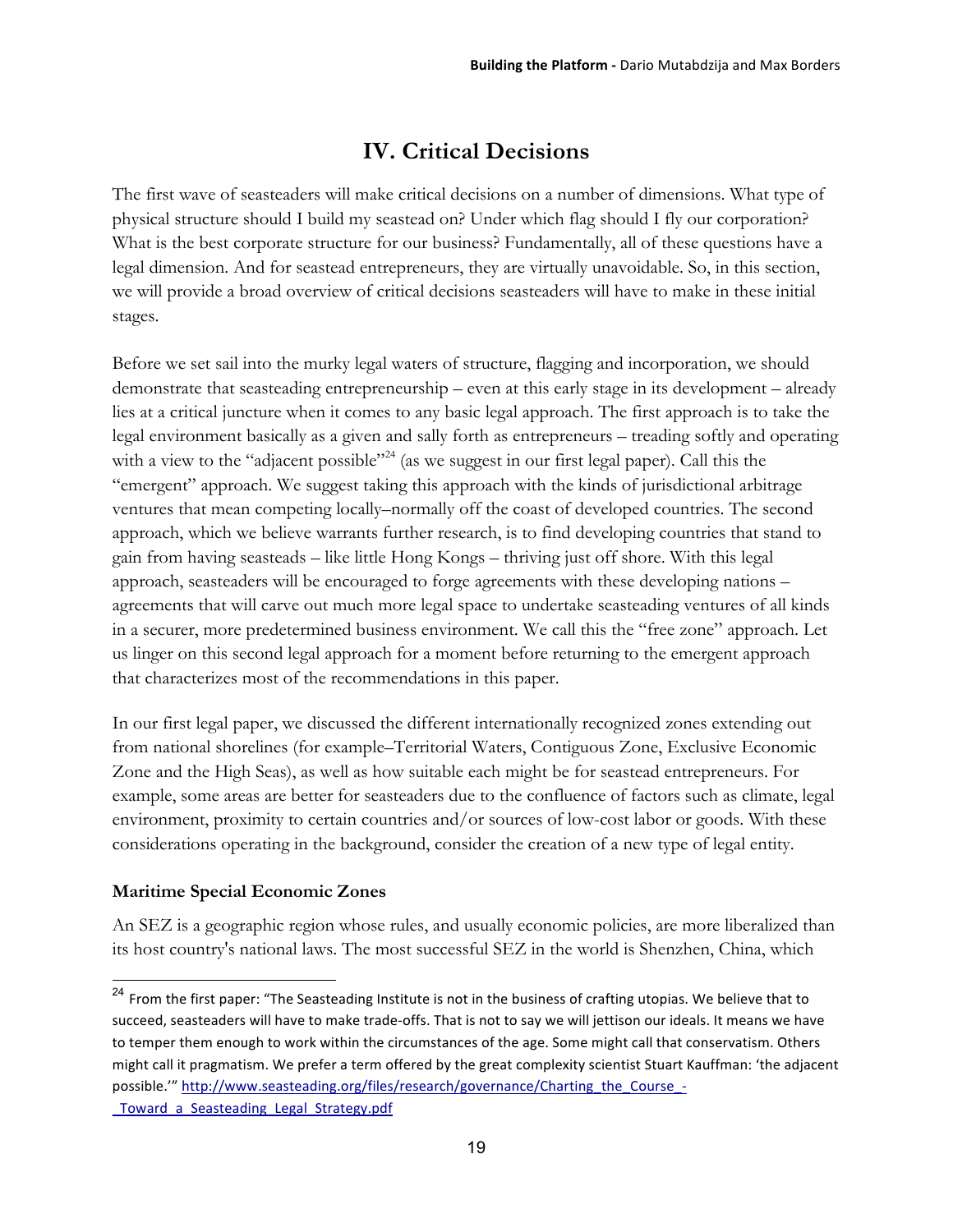has developed in the past 20 years from a small village into a city with a population of more than 10 million residents. Prosperous Dubai grew from a desert village into a major business hub through the successful utilization of SEZs. And the bustling metropolises Hong Kong and Singapore are fantastically successful examples of SEZ implementation.

We'd like to propose "Maritime Special Economic Zones" (MSEZs) which would be modified SEZs that would be customized to suit the interests of the both seasteading entrepreneurs and Coastal States. With MSEZs, seasteaders – instead of relying on the already existing set of legal circumstances – could *create* desirable tax and regulatory frameworks by negotiating directly with Coastal States. In other words, to overcome some of the highly complex and ambiguity-laden rules found on the world's oceans, seastead entrepreneurs and communities could structure agreements with coastal states to create MSEZs backed by the power of national sovereignty. Having such an agreement in place would lessen the degree of legal uncertainty that is one of the most formidable obstacles seasteaders are faced with.

Thus, an MSEZ would be a modified SEZ based in the territorial waters, contiguous zone or an exclusive economic zone of a coastal state. Just as Dubai, Hong Kong, and Singapore transformed empty space into cities, coastal state's waters could be transformed by hosting prosperous free cities in their current, often barren, waters.

As with land-based SEZs, an MSEZ would have several ways in which it could be formed. Here are a few possibilities based on existing SEZ structures around the globe:

- **Wide area:** Large zones with a resident population, such as the Chinese SEZs or new cities such as Shenzen in China or Songdo in South Korea.
- **Small area:** Zones that are generally smaller than 1000 hectares. Investors must locate within the zone to receive benefits.
- **Industry specific**: Zones that are created to support the needs of a specific industry such as banking, jewelry, oil and gas, electronics, textiles and tourism. Companies invested in the zone may be based anywhere and still receive benefits. Examples include India's jewelry zones or offshore banking zones.
- **Performance specific**: Zones that admit only investors that meet certain performance criteria such as degree of exports, level of technology, size of investment, etc. Examples include India's export-oriented factories, Mexico's maquila program, or research parks.
- **Company/project specific zones**: Such would be zones that would be exclusive to one single company or to one specific project.

Ideally, seasteading-friendly MSEZs would also incorporate characteristics shared by the most successful SEZs around the world, including: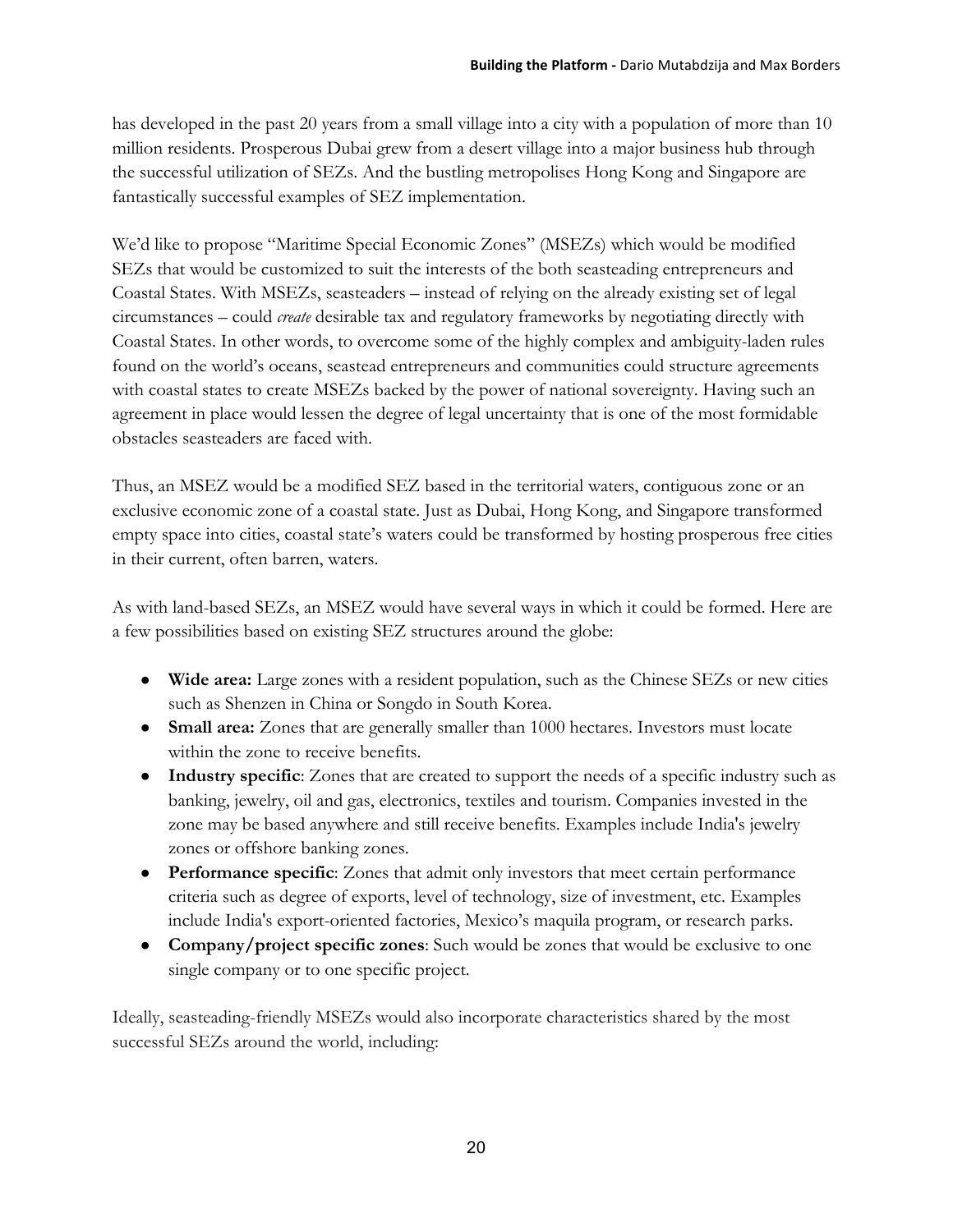- **Extra-territoriality**: As defined in the Revised Kyoto Convention, SEZs should be treated as outside the domestic customs territory.
- **Flexibility**: Allowing for a range of commercial as well as manufacturing activities.
- **Private development suitability**: Private developers' benefits, obligations, and rights are clearly defined with regard to zone development.
- Low-cost logistics hub: In response to global integration, many zones especially those that are privately run – are rapidly reconfiguring themselves into efficient distribution, production, and trade facilitation hubs to reduce logistics costs in order to meet the demand of international operations.

Maritime SEZs would be a place to test many new rules that would improve business operations and new infrastructure to streamline physical efficiency. Creating these zones from scratch allows better and more innovative systems to be built from the start – without being constrained by the bugs of an existing infrastructure or trapped by negative network effects.

Some unique features of maritime SEZs that are different from land-based SEZs include:

- **Increased revenue for host country:** The host country does not give up valuable land, only empty water. So revenue obtained from a maritime SEZ is a pure increase in state revenue, requiring minimal resources and minimal services.
- **Long-term commitments are not essential:** Some seasteads can be moved elsewhere if necessary, which allows for temporary experimentation. If a Coastal State is not satisfied with an arrangement, it can easily end the relationship and require the physical structure to relocate. Similarly, investors in the seastead would have the security of knowing they could move their facilities if they were not happy with the relationship. Thus long term leases (99 years) would be unnecessary: an initial lease could be as short as 3-5 years and then renewed periodically.
- **Economic Autonomy**: In the short-term, seasteaders would like to have greater economic autonomy and regulatory freedom compared to other SEZs. This corresponds to recent trends which suggest SEZs are becoming more competitive by offering broader tax and other regulatory incentives.
- **Political Autonomy**: Over time, as both parties become comfortable and develop trust, seasteaders will likely desire increased local autonomy over political and social matters, within reasonable parameters agreed to with the Coastal State. This autonomy would attract numerous highly skilled people and businesses from around the world to move into the Coastal State's maritime SEZ, providing trade for Coastal State and a new customer base for businesses. Of course, the SEZs' operators would have strong incentives to agree to prohibiting activities the Coastal State considered socially undesirable or threatening.

The Coastal State would benefit from a seasteading partnership through: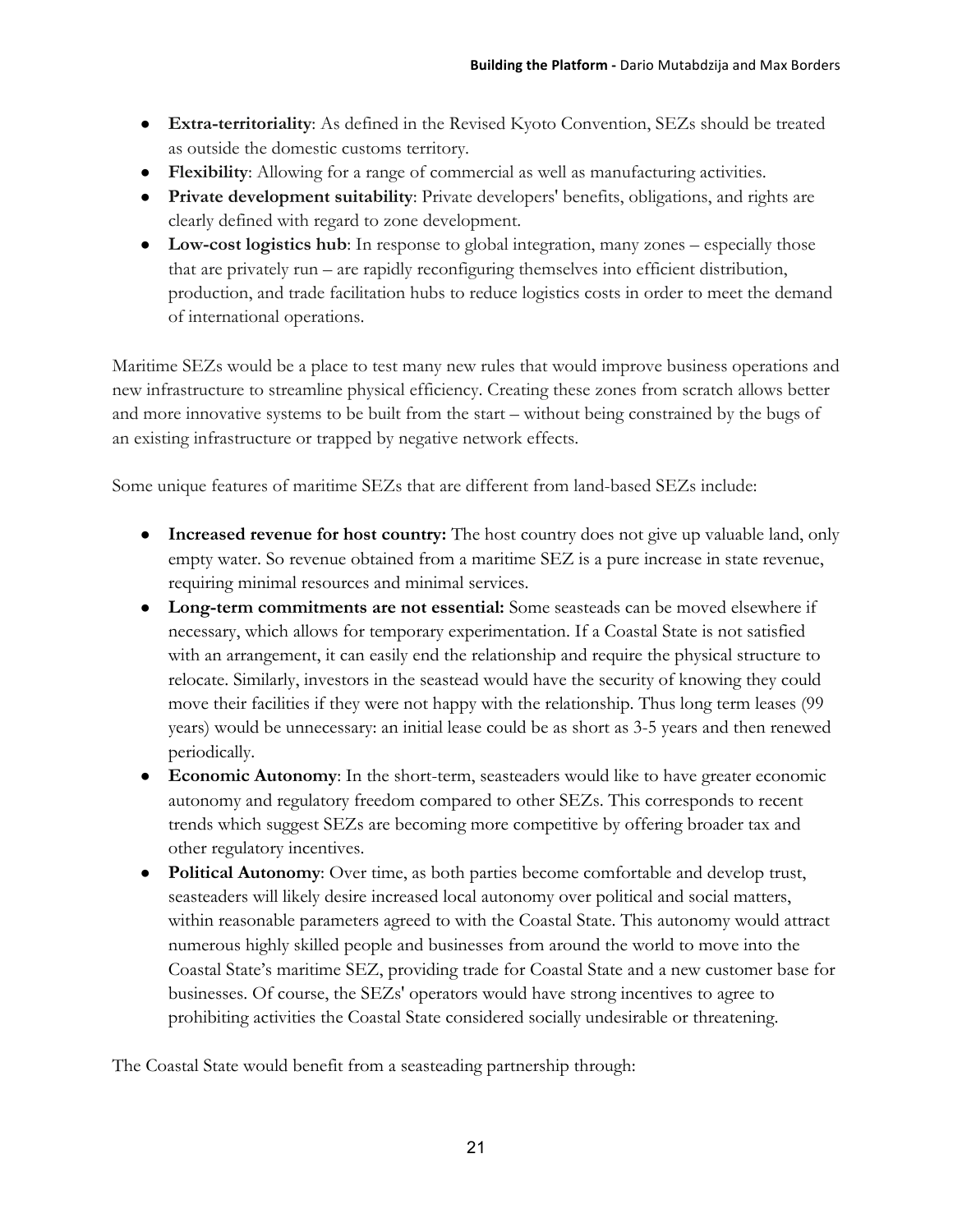- **Revenue and expertise**: A seastead located near a Coastal State would provide an expanded source of customers, revenues, jobs, technical and other types of expertise.
- **Enhanced public relations**: The Coastal State would show itself to be on the cutting edge of free trade and open-market policies.
- **Attracting investment**: Seasteading is likely to become a large and important economic sector. By establishing itself as a leader and an ally to seasteaders, the Coastal State could attract a larger share of investment both in this valuable sector and on land.

Seasteads would benefit from this partnership through:

- **Increased legal certainty:** Lack of legal certainty is among the most serious challenges seasteaders currently face. A reliable and predictable MSEZ legal regime would encourage interested entrepreneurs to create more seasteading businesses.
- **State-sanctioned business climate:** Seasteaders engaged in jurisdictional arbitrage within an MSEZ have the protection of the agreement. By contrast seasteaders with no agreement will have to justify their activities and existence in more ad hoc fashion according the wider international frameworks (which may be difficult politically and diplomatically in the absence of a formal MSEZ agreement).

After pioneering a successful MSEZ in collaboration with the first coastal state, seasteaders would have a working example to point to when attempting to create other zones around the world. Such could lead to the exponential growth of new MSEZs.

In short, we believe MSEZs hold tremendous promise for the development of competitive institutions and the emergence of better business climates around the world.

## **Physical Structures and the Law**

One of the most important decisions for seasteaders will be what type of physical structure to use. Associated with each of these physical types is a set of regulations with direct implications for the business. There are several possibilities, ranging from ships and rigs to artificial installations like floating platforms, and even artificial islands; but because this paper is designed to be of use to the first wave of seasteading entrepreneurs we will focus on ships primarily.

Most legal frameworks define a ship as a boat or any vessel used in navigation. That is, at least, the broadest definition. In most jurisdictions, however, particular statutes specify what is meant by a ship in various contexts or court decisions<sup>25</sup>. The implications of this are that definitions differ

<sup>&</sup>lt;sup>25</sup> Some jurisdictions or statutory applications of the term 'ship', omit oar propelled boats from the definition, whereas others specifically include oar propelled boats. As the Justice Blackburn wrote in Ex parte Ferguson#, where the issue was whether or not the vessel in question was a ship and therefore obligated to assist in a nearby fatal sinking of another vessel: "Whether a ship is propelled by oars or not, it is still a ship, unless the words 'not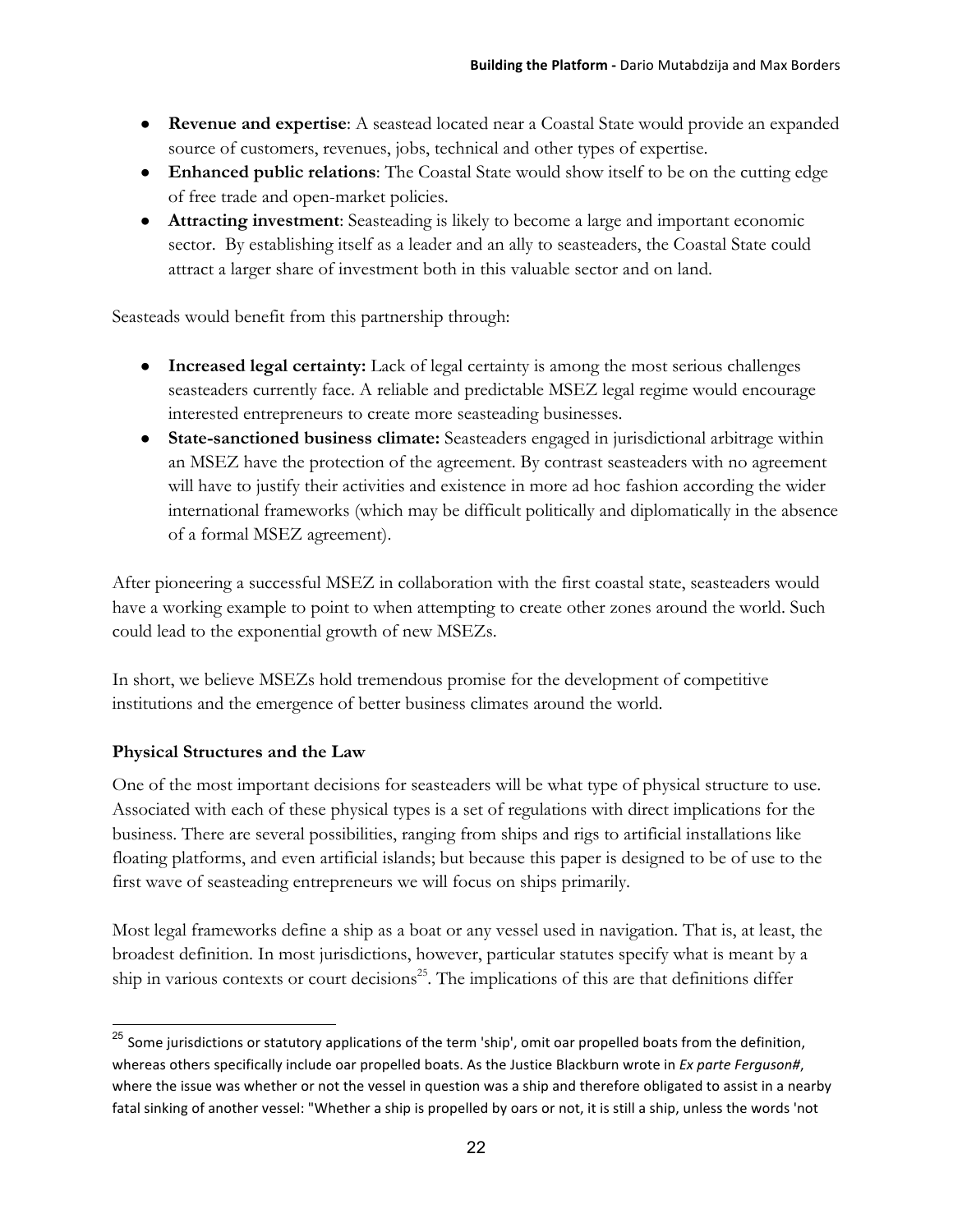widely – even within the same country. Such can lead to strikingly different definitions within the same regulatory framework. For example, in the federally applicable United States Code, Title 47:

The term *ship* or *vessel* includes every description of watercraft or other artificial contrivance, except aircraft, used or capable of being used as a means of transportation on water, whether or not it is actually afloat.

But in Title 18 of the US Code:

 $\overline{a}$ 

Ship means a vessel of any type whatsoever not permanently attached to the sea-bed, including dynamically supported craft, submersibles or any other floating craft, but does not include a war ship, a ship owned or operated by a government when being used as a naval auxiliary or for customs or police purposes, or a ship which has been withdrawn from navigation or laid up."

In Canada, a floating crane was determined to be a ship in the Saint John Shipbuilding case, but in The Gulf of Aladdin case, a simple barge with no independent means of propulsion was held not to be a ship. In Croswell v Dabal , at issue was the Canada Shipping Act in a tort action involving two pleasure crafts or "speed-boats", both thirty feet long. Justice Logie of the Ontario Court concluded: "there can be no question that each of the motor-boats in question was a 'ship' under the Canada Shipping Act 1906." In another case, interpreting the North American Free-Trade Agreement, a judge determined that a ship was a "large sea-going vessel" (Canada v McNally).

Some legal usages refer to a ship as a vessel made to move either on the surface or under the water. (Note also that the ship is legally conceived as different from the cargo it carries under almost every definition. Depending on the efforts of the seasteading entrepreneur, this definition could be more or less important. Is the cargo knowledge? Containers full of toys? Perishable food?) It would be premature to speculate about how these definitions – surface or submerged, vessel or cargo – will impact seasteaders, but we know that legal decisions and interpretations often turn on such distinctions.

All this suggests there is no clear internationally accepted definition of what a ship (or vessel) is. Not only is the clear, universal definition elusive, there are often discrepancies in the legal definitions that are supposed to define a ship within domestic jurisdictions.

Why should seasteaders concern themselves with these legal nuances? The short answer is that knowing the way these physical structures are defined and regulated may make a difference between having legitimate potentially profitable ocean craft and illegal craft that are unlikely to draw serious investors.

propelled by oars' excludes all vessels which are ever propelled by oars. Most small vessels rig out something to propel them and it would be monstrous to say they are not ships."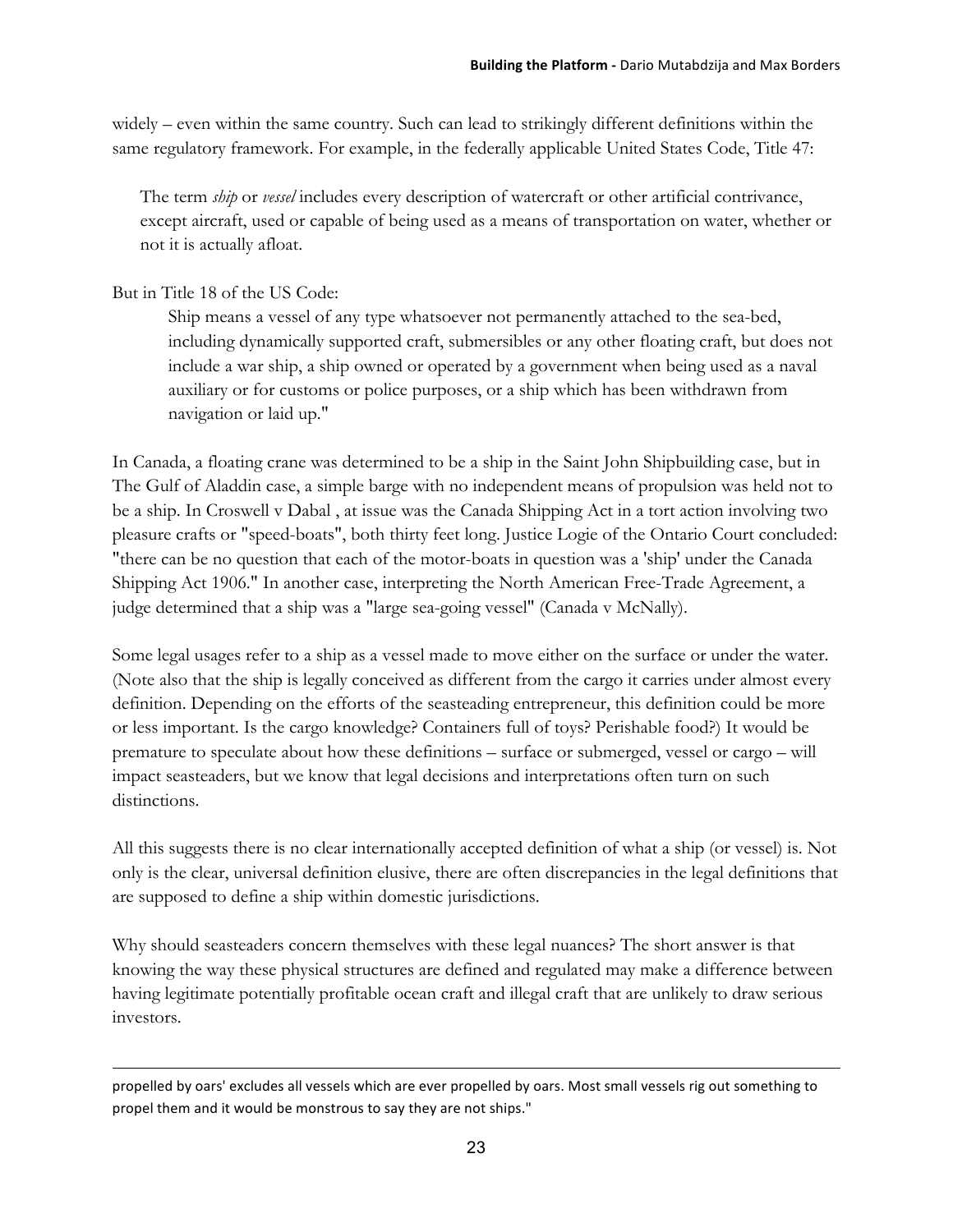It will be useful for seasteaders to be able to differentiate between several available options. To be more precise: if a vessel such as a barge or semi-submersible is NOT considered a ship but rather some sort of an artificial installation, then the coastal State would be legally justified to monitor and regulate the activities on those structures in its Exclusive Economic Zone (EEZ). The importance of ocean craft design decisions cannot be overstated. The first wave of seasteading entrepreneurs will have to familiarize themselves with these issues before launching a venture. To complicate matters, we are here providing an overview of relevant domestic and international regulatory framework because a lot of seasteading activities – including seastead designs – will go toward the creation of clearer definitions. Thus, many rules will have to be addressed in "creating facts on the ground". Some will view this as a chicken-or-egg problem of ship definitions. Others will relish the opportunity to create new law through the practice.

Let's explore this complicated subject matter a little more. Consider, for example, that Article 56 of UNCLOS provides that the Coastal State has "jurisdiction as provided for in the relevant provisions of this Convention with regard to... the establishment and use of artificial islands, installations and structures". Said "relevant provisions" are found in article 60, which gives the coastal state the following rights:

[T]he exclusive right to construct and to *authorise and regulate* (emphasis added) the construction, operation and use of:

(a) artificial islands;

(b) installations and structures for the purposes provided for in article 56 and other economic purposes;

(c ) installations and structures which may interfere with the exercise of the rights of the coastal State in the zone.

The Coastal State not only has exclusive jurisdiction over such artificial islands, installations and structures, it has the right to establish safety zones<sup>26</sup>, which are not to exceed 500 meters in breadth (articles 60 (2), (4), (5)).

Bearing article 60 of UNCLOS in mind, note the distinction between the rights of the coastal State to construct "artificial islands" for any purpose and the right to construct "installations and structures" for more limited purposes seems rather tenuous in the absence of a more robust definition of an "artificial island." An "installation" or a "structure" could be regarded as an "artificial island" under some interpretations. On the other hand because the UNCLOS makes a distinction between "artificial islands" and "installations and structures," we can presume that the categories do not overlap. As in the case of a "vessel," there is no internationally accepted definition of artificial island.

 $^{26}$  Safety zones are areas immediately adjacent to these structures over which coastal states can assert exclusive jurisdiction.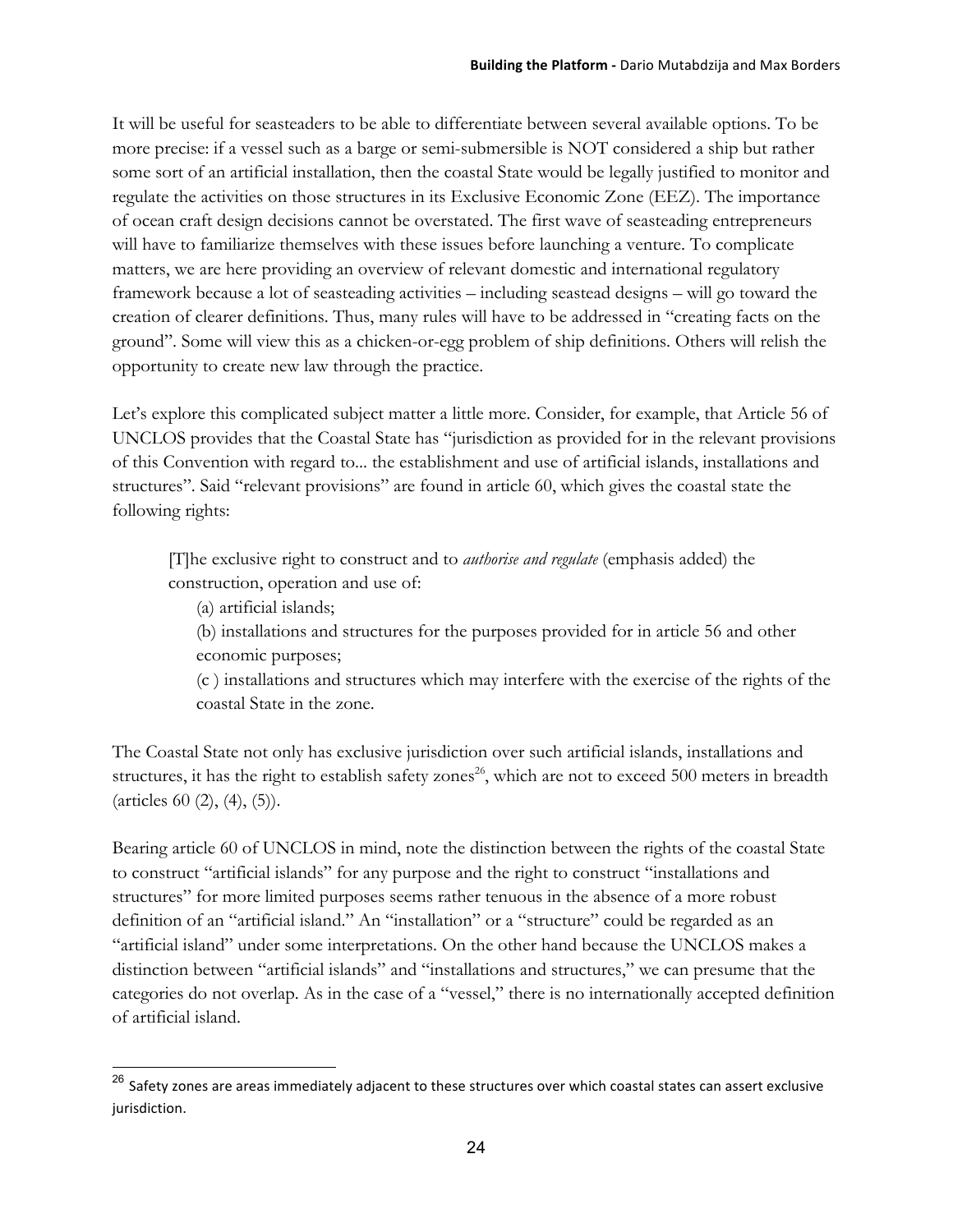Any firm, fast rules that could be divined from the UNCLOS and certain national legislation – the US in particular – are inconsistent and full of holes. These holes and inconsistencies could provide a great deal of latitude for experimentation on seasteaders' part. One should be advised, however, that the Coastal States could also exploit these holes, themselves, and creatively interpret vaguer definitions to achieve their own objectives–some of which may include thwarting the aspirations of seasteaders.

The mixed conclusion, then, is that there is no clarity, safety or regularity that comes from the legal frameworks of the sea. Seasteading may ultimately be as much a political and diplomatic effort. Seasteaders can (and should) use legal arguments to strengthen their political positions, while moving forward with a high degree of diplomatic sensitivity.

## **Open Registry**

An open registry is generally defined as a registry operated by a flag State which allows non-national or foreign vessels to register to fly its flag. The Flag State's obligations and responsibilities to ships carrying its flag are contained in the UNCLOS, as follows.

#### UNCLOS and the Primary Responsibility of Flag States

The United Nations Convention on the Law of the Sea (UNCLOS) provides the overarching framework governing the activities of vessels engaged in all manner of activities including maritime transport, seabed mining, high seas fisheries and scientific research. UNCLOS asserts that the flag State is the principal authority responsible for ensuring that vessels flying its flag have implemented (and are in compliance) with international laws.

#### **UNCLOS: Relevant Passages**

Article 91 states:

'Every State shall fix the conditions for the grant of its nationality to ships, for the registration of ships in its territory, and for the right to fly its flag. Ships have the nationality of the State whose flag they are entitled to fly. There must exist a genuine link between the State and the ship' (91.1)

'Ships shall sail under the flag of one State only and... shall be subject to its exclusive jurisdiction on the high seas.' (91.2)

UNCLOS further elaborates upon the rights and duties of flag States through Article 94, in particular Article 94.1 and 94.2:

94.1. Every State shall effectively exercise its jurisdiction and control in administrative, technical and social matters over ships flying its flag.

94.2. In particular every State shall:

(a) maintain a register of ships containing the names and particulars of ships flying its flag, except those which are excluded from generally accepted international regulations on account of their small size; and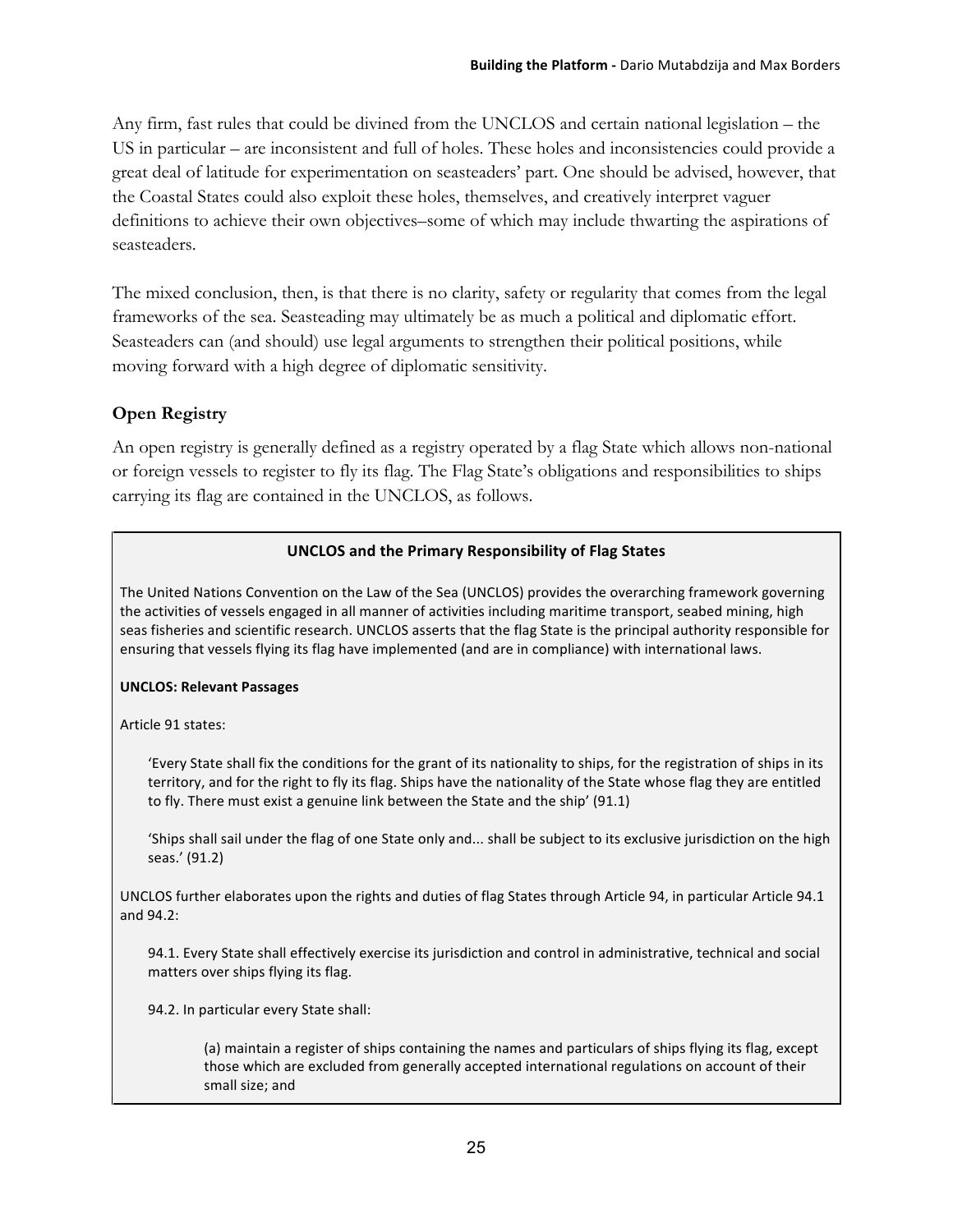(b) assume jurisdiction under its internal law over each ship flying its flag and its master, officers and crew in respect of administrative, technical and social matters concerning the ship.

#### Article 97 asserts:

No arrest or detention of the ship, even as a measure of investigation, shall be ordered by any authorities other than those of the flag State in relation to matters of collision or any other incident of navigation on the high seas.

In relation to the prevention of marine pollution, Article 217 establishes a number of obligations, including the requirement that:

Penalties provided for by the laws and regulations of States for vessels flying their flag shall be adequate in severity to discourage violations wherever they occur.' (Article 217.8)

Although these provisions are fairly comprehensive with respect to technical, crewing and legal requirements–apart from noting that there *"must exist a genuine link between the State and the ship*" (Article 91)–the Law of the Sea Convention is silent on ownership requirements.

The genuine link concept has been used a number of times to connect the nationality of a ship to the state in which it is registered. While many have argued that the "genuine link" should restrict the ownership of vessels to nationals of the state in which the ship is registered–or to some other clearly established linkage–the *de-facto* interpretation of this provision has been considerably more liberal. The linkage requirement is widely accepted as being met when a commercial, fee-for-service relationship exists between the ship owner and the Flag State.

This loose interpretation has enabled the existence and rapid growth of "Open Registers" where the nationality of the owner has no relevance. From either an operational or commercial standpoint, this lack of a direct link to nationality is probably unimportant, as long as the Flag State exercises adequate oversight of the ship-owner and his vessel. This reality extends to corporate ownership of ships, as well, because the corporate entity's country of registration is also not relevant.

All ship registers require some information about ownership to be provided upon application. So, as a general observation, most registers at least superficially attempt to establish the ownership of vessels on their register. At the very least, they require some ownership details to be provided, even if their ability to confirm those details unequivocally may be inadequate for a variety of reasons.

A number of open registries strike us as particularly well-suited to early seasteading. These flag states made the list because they have the most business-friendly packages.

- Antigua and Barbuda
- Bahamas
- Barbados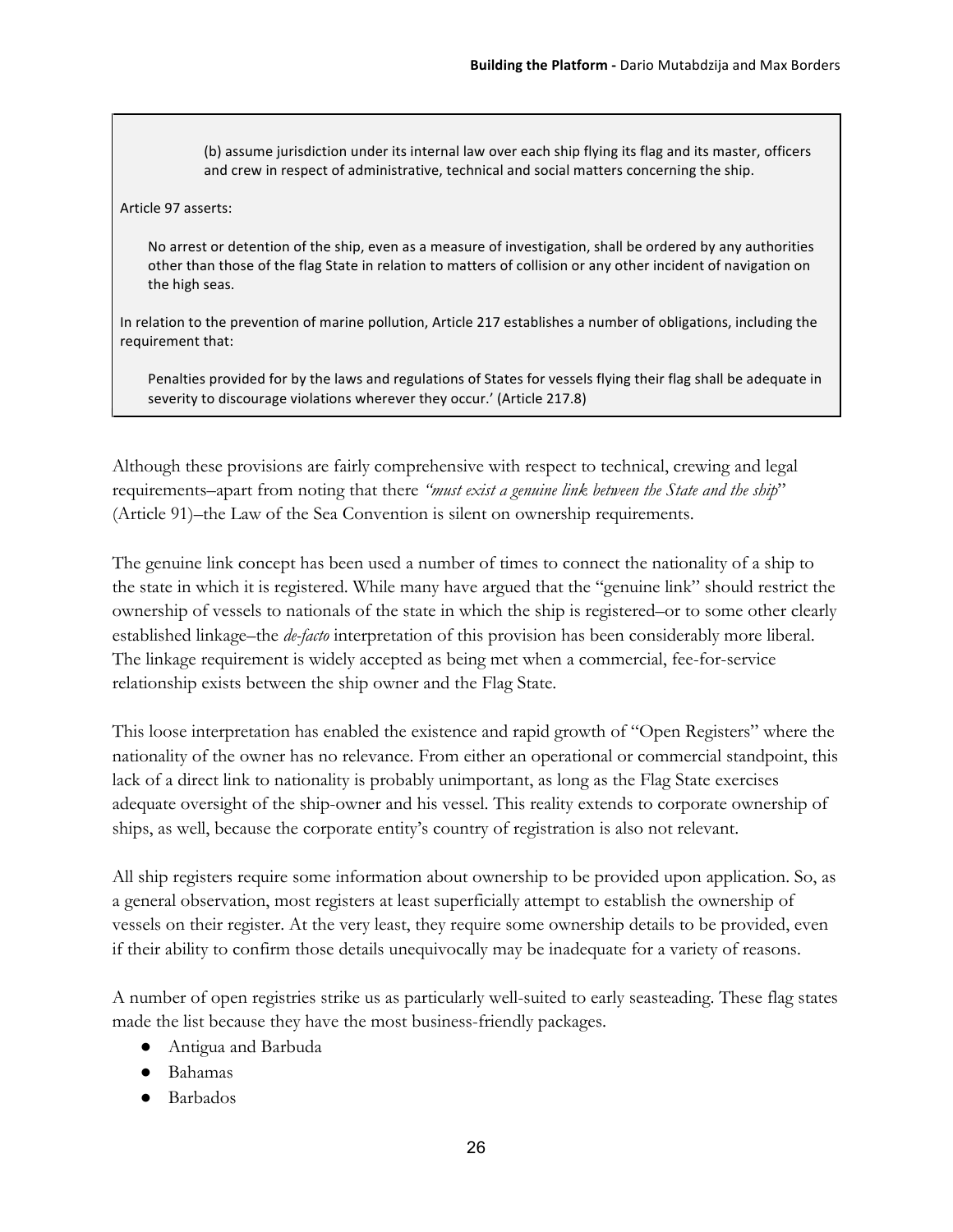- Belize
- $\bullet$  Bermuda (UK)
- Cayman Islands
- Cyprus
- Honduras
- Panama
- Liberia
- Malta
- Marshall Islands (USA)

Those that don't make our list lack robust business law, build in onerous regulations, or have bad reputations due to involvement in international criminal activities such as arms and drugs smuggling. Some are simply not institutionally well-equipped – as in the case of many African countries, North Korea, and Myanmar (Burma). We also exclude vigorous international actors like the U.S. for reasons discussed in Section II. Challenges.

While open registers would be the most obvious choice for most vessel owners, seasteaders could use traditional registers as well – including those of the Organisation for Economic Co-operation and Development (OECD) countries. The additional complexity and risk of registering vessels in traditional registers might for some be worth the benefits of greater status and reduced scrutiny. Seasteaders will want to consider registering in these jurisdictions due to their reputations, even if they are not as cost-effective as open registries. On the other hand, entangling one's company in traditional registries could reduce opportunities in jurisdictional arbitrage.

## Cyprus - A Successful Flag State for Shipping

Cyprus has developed into a major shipping center. Consider that Cyprus ranks sixth in the world as a Maritime Country. Such rankings are derived from the extent businesses use a country's regulatory frameworks. This high rank suggests Cyprus is a top flag state for doing business on the sea. As a member of the International Maritime Organization (IMO), Cyprus also follows all of the relevant rules and regulations promulgated by the IMO.

Cyprus has also gone to great lengths to help ship companies under its registry to avoid double taxation (which is the imposition of additional taxes by one's resident nation or nation of citizenship on the same income.) By hammering out treaties with more than 40 countries to mitigate or eliminate the additional tax liability – not to mention numerous bilateral agreements that let tax benefits accrue to ship owners – Cyprus has quickly expanded its Shipping Registry (both in terms of number of vessels as well as in terms of gross tonnage). Moreover, the accession of Cyprus to the European Union is a further boost to vessel numbers in the Cyprus Registry.

There are three main ways in which the Cyprus registry is being used by the international shipping community:

1. A Cyprus shipping company owning/bareboat chartering Cyprus flag ships and benefiting from a zero taxation regime and a low-tonnage tax regime (i.e. cases in which vessels are taxed on a per ton basis), or;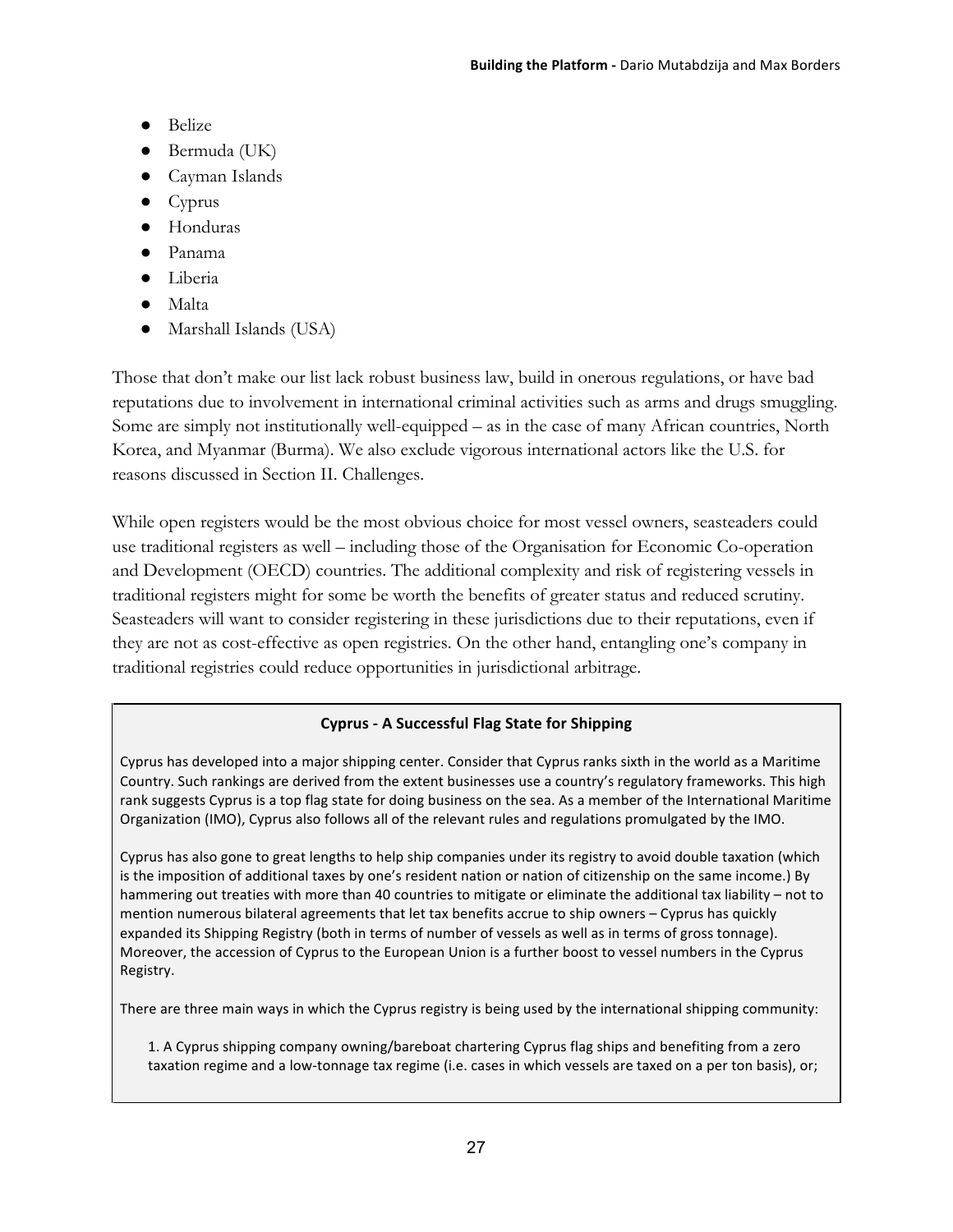2. A ship management company offering full management services to ship owners worldwide including chartering, crewing, ship broking and similar activities and benefiting from an option to be taxed EITHER on a 4.25 % tax on their net earnings OR a tax rate equal to one quarter of the tonnage tax rates which the vessels under management would pay if they were under Cyprus flag, or;

3. A Cyprus international business company, generating profits from shipping activities of ships under non-Cyprus flag, taxed at 10%.

In the box above, we use Cyprus as an example due to its membership in the E.U. as well as the island nation's respect in the international business community. Other E.U. examples, such as Malta, are also recommended.

Consider also Liberia, whose open registry-related operations are based in the U.S and are done by a private firm based in Virginia. Interestingly, Liberia has one of the deepest histories for open registry. One could even argue that the open registry model was developed there, to considerable extent. Allow us to quote liberally from the Liberian registry web site, because we think Liberia is a fine example of a flag state seasteaders should consider in their strategic decision making.

#### **LIBERIA- A Successful Flag State For Shipping**

This is the excerpt from the official Liberian Registry Page:

"The following points provide a brief outline of the benefits of the Liberian Registry to the shipowners/shipmanagers when compared with either national or open registers.

Vessel Construction - The Liberian Registry does not require vessels to be constructed by a particular nation. The supplies for construction and outfitting are also free from similar restrictions. Without this type of protectionism, shipowners are allowed to search and solicit shipbuilders solely on commercial considerations, such as competence, experience, and price.

Vessel Manning – Manning requirements specified by the Liberian Registry are based exclusively on competence, international recognition and safe operation. Many national registries require manning by citizens of the country of registry. This promotes higher wages, inflated labor costs and overheads, excessive bureaucracy, and the potential for interference from organized labor.

Harmonized Audits – The Liberian Registry is the first and so far the only major open registry to have trained a worldwide network of lead auditors in both the International Safety Management (ISM) and International Ship and Port Security (ISPS) Codes. By harmonizing the overlapping requirements of these International Codes, the Liberian Registry seeks to provide shipowners convenient, efficient and cost-effective certification services. Shipowners can ensure compliance while reducing the burden on ship and shore staff, as well as reducing survey expenses by enrolling in Liberia's optional Harmonized Audit program.

**Ship Financing** – The mortgage-recording regime of the Liberian Register is internationally recognized and acceptable to banks from many jurisdictions, allowing the best opportunity to obtain the most favorable financing.

Ease of Registration – The pre-registration formalities are user friendly, designed to meet international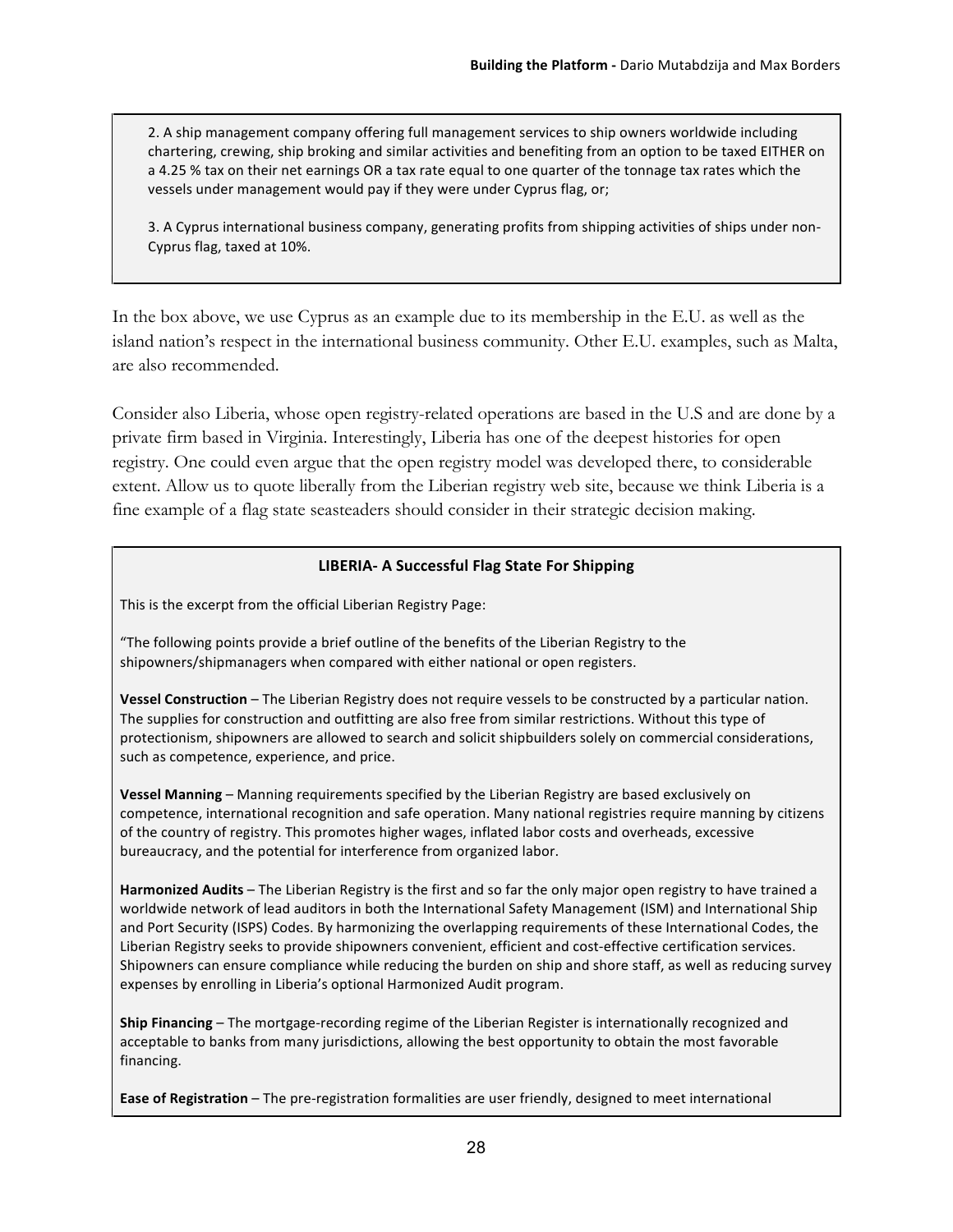standards in relation to safety and documentation but not to delay operations. Registry staff is available to assist with the registration process and to explain our procedures. Bareboat registration in and out is permitted and no restraints are placed on a ship wishing to transfer out of the register.

**Asset Protection/Ownership Flexibility** – Unlike many national registers, the Liberian Registry recognizes the need and actively protects the opportunities for asset protection. The Corporate Register of Liberia allows the use of and maintains the integrity of single purpose corporate vehicles. Likewise, the Corporate Register must continue to offer flexible corporate vehicles to ensure that specific ownership options are available to meet the needs of the multitude of shipowning structures.

Tax Sensible Jurisdiction – Vessels in the Liberian Registry are taxed annually with a fixed fee based on the net tonnage of the vessel. Similarly, Liberian Corporations have a fixed annual tax. Taxes on operations and profit are not assessed.

**Double Taxation Treaties** – Double taxation is avoided in nearly all major shipping business areas due to tax recognition treaties established between Liberia and most countries.

**Acceptable Flag for EU Tonnage Tax Schemes** – The Liberian Flag is an acceptable choice for many of the new Tonnage Tax Schemes currently being offered in the EU, including the UK, German and Dutch tax systems.

Depreciation Principles – Ocean shipping requires the use of capital-intensive investments. Due to the varying market conditions and demand for ocean transportation services, many shipowners have difficult years without profit. With recognition of alternative jurisdictions, Liberia offers depreciation alternatives not available with most national registers. This in turn allows flexibility with respect to Profit & Loss reporting.

Vessel Surveys – The Liberian Registry recognizes the overlapping requirements inherent to classification rules and international standards. The classification societies have significant representation throughout the world and are a source of tremendous vessel structure and technical expertise. Liberia has authorized qualifying classification societies to conduct the full range of statutory surveys during attendance for routine classification surveys. Qualifying classification societies are not restricted to a particular national society. This provides cost savings, reduction of bureaucracy and operational/scheduling flexibility for shipowners.

**Customer Service** – The Liberian Registry is administered by a U.S. owned and operated company and managed by industry professionals who understand the business of shipping. While eliminating bureaucracy, the Registry has found the right mix of customer attention and policy enforcement. Likewise, significant investments in technology are being made to ensure superior service and convenience. In addition to the Registry's offices located in major shipping centers, there is also a network of over 220 nautical inspectors, who are available to attend vessels when needed.

Safety and Quality Reputation – Year in and year out, the independent statistics of underwriters, Port State Control Authorities, seafarer advocates and salvage institutions all recognize Liberia as having a quality reputation of standards. This is routinely demonstrated by Liberia's above average performance in the indicators of safety and accident prevention as well as in independent statistical reports.

Security – The post-9/11 world has brought new responsibilities for commercial shipping and maritime administrations. The Liberian Registry has been on the leading edge of the development and implementation of the IMO's ISPS Code. Liberia believes in a practical and low-cost approach to ensuring security conscious shipping. A network of approximately 100 security inspectors attends vessels when needed.

**Adoption and Enforcement of International Regulations** – Participation in the UN bodies of the International Maritime Organization and the International Labor Organization is another important factor for respectable ship registries. Liberia is known for its international involvement in ensuring the development of practical new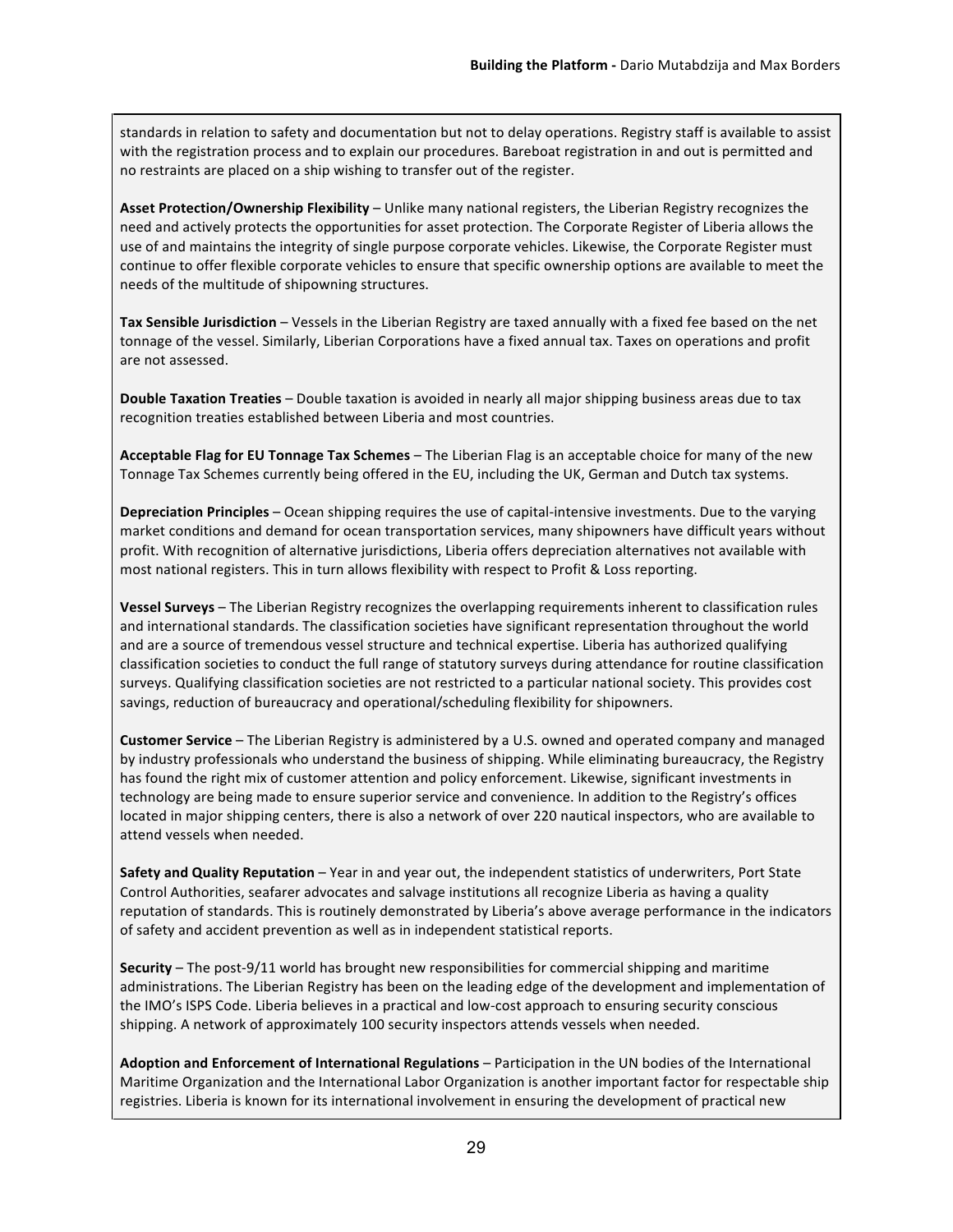regulations when necessary. Likewise, Liberia ratifies important conventions, enacts domestic legislation in support of safety, pollution prevention and seafarers' welfare and ensures equitable enforcement of these scriptures.

Liberian Shipowners' Council (LSC) – Liberia is one of the few open registries with an independent shipowners' council. The LSC provides member shipowners with a venue to monitor and address problems facing the industry and to share and exchange information and ideas. The LSC is also a member of the International Chamber of Shipping, and the International Shipping Federation (the only maritime employer association who can represent shipowners at the International Labor Organization). As such, Liberian Shipowners are able to benefit from the valuable services of this leading industry institution.

Pricing – The Liberian Registry offers professional service at a competitive price. Savings realized by use of technology are passed back to clients of the Registry."<sup>27</sup>

#### **Incorporation Jurisdiction for Seastead Developers and Owners**

Incorporating businesses at sea is a complex and well-established area of law. We should stress that the following is a 30,000-foot overview, designed to give readers broad outlines. We hope to set the tone for critical decisions such as one's choice of jurisdiction.

Seastead-based businesses, due to their inherent structure, will likely be considered international businesses that will use offshore incorporation–a legal strategy employed mostly by large multinational corporations (MNCs). Such incorporation strategies, when done in conjunction with open registries, could give rise to distinct advantages for seasteading entrepreneurs.

## **Establishing an Offshore Corporation**

Offshore incorporation is the act of establishing a legal entity known as a company or corporation in a jurisdiction other than that in which the director resides. In many cases, such companies are established in jurisdictions that are well-known for their tax advantages and ease of operation. Some well-known examples of offshore company incorporation include:

- British Virgin Islands
- Bahamas
- Cayman Islands
- Panama

Incorporation in one of these offshore jurisdictions is relatively simple: It can be achieved by submitting the memorandum and articles of association to the registry which handles legal incorporation for the registry's jurisdiction. In most jurisdictions, companies can be formed from 24 to 48 hours, and original documents can be obtained in a day or so after incorporation. The costs vary but they are in the neighborhood of \$10,000 (sometimes considerably less).

 <sup>27</sup> http://www.liscr.com/liscr/AboutUs/AboutLiberianRegistry/PointstoCompare/tabid/214/Default.aspx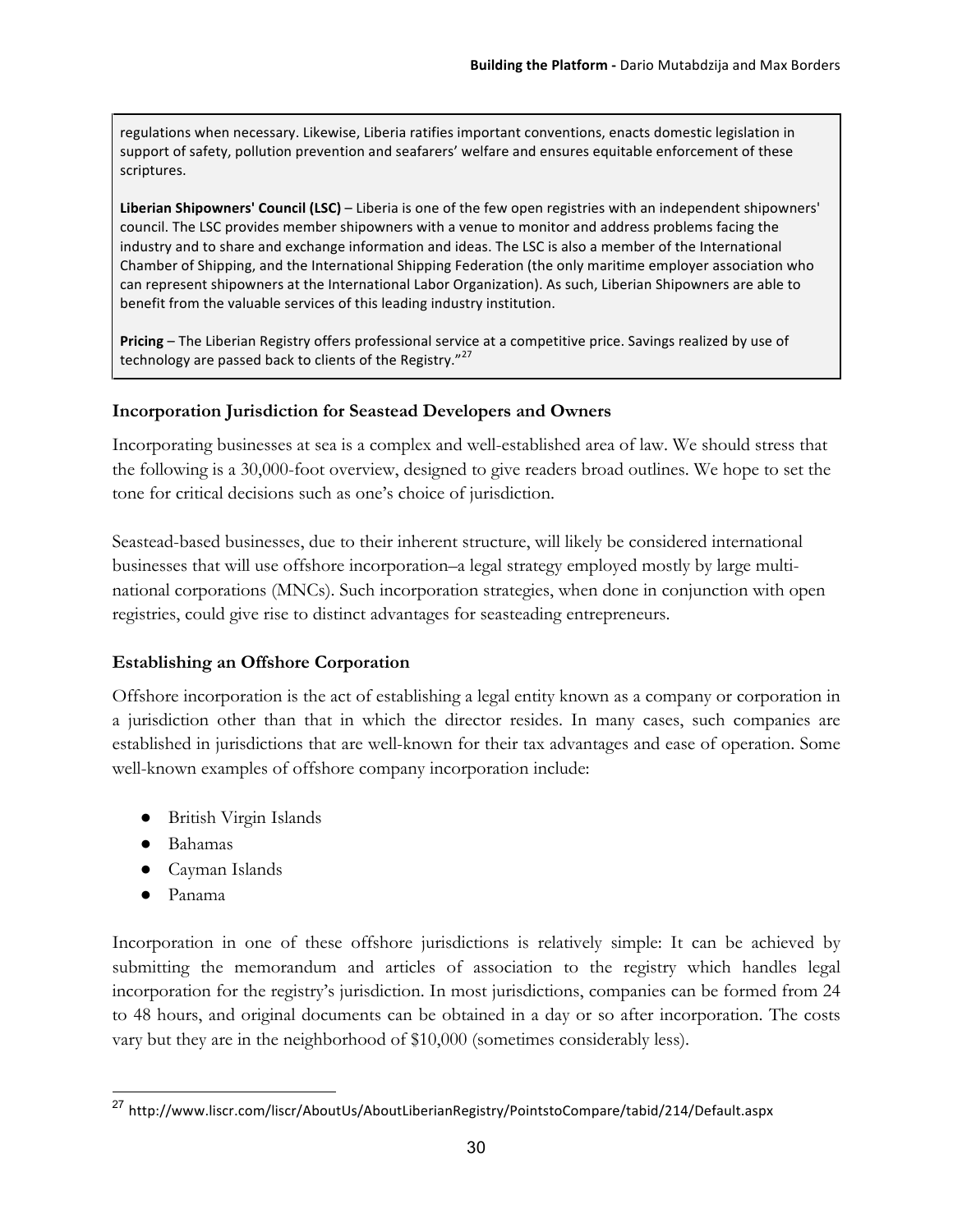*Using Offshore Incorporation.* An offshore company can be used in a number of ways. Many individuals and companies use their offshore corporation for investing, tax reduction, international trade, ecommerce, consulting, import/export companies and other businesses. Some use offshore corporations to protect their privacy and their personal finances. Asset protection is one of the most sought-after features of an offshore company–especially if the company is incorporated outside the jurisdiction in which one conducts business or resides.

Why Incorporate Offshore. Seasteaders need to take advantage of existing legal strategies in order to reduce costs and improve the chances of their ventures being successful. This paper is designed to provide practical suggestions to first wave of seasteaders and knowing certain general rules related to the incorporation strategies is of utmost importance. As we mentioned in our first legal paper in this series, operating with a view to the adjacent possible is the recommended strategy for seasteaders, overall. Such involves incrementalism via use of existing law. Specifically, because these legal norms already exist, they can be used by seasteaders and modified through practice. Offshore incorporation is one of the best methods for securing one's assets because it effectively places said assets under the stewardship of the organization–and removes them from the direct ownership of the individual. By doing so, the assets are shielded from unethical private actors, predatory states or intrusive government agencies. Indeed, by coupling an offshore incorporation with an offshore trust and bank account, one can protect her assets – fully and legally – from undue interference.

These incorporation and banking mechanisms are freely available in many jurisdictions. Note also that these mechanisms are perfectly legal and provide the basis for an international company capable of transacting business almost anywhere in the world (with the exception of the country of incorporation).

*Corporate Mechanisms.* Again, in eyes of the world, vessel owners are likely to be corporate entities. These entities will seek to employ various mechanisms to attract investment and conduct business globally. The most common mechanisms include:

- Bearer shares This equity security is wholly owned by the person who holds the physical stock certificate. The issuing firm neither registers the owner of the stock, nor tracks any transfer of ownership. As the share is not registered to any authority, transferring the ownership of the security involves only delivering the physical document. Because ownership is never tracked, bearer shares avoid the regulation and control of common shares.
- Nominee shareholders Owners can appoint shareholders (contractually) to ensure the security of personal information.
- Nominee Directors Someone who lends his or her name to a corporate head for the purposes of documentation. The person's name is used instead of that of the head for the purposes of incorporation. According to the legal documents, the nominee is fully responsible for the entity. And if the nominee is also listed as the shareholder, then he has related ownership responsibilities, as well.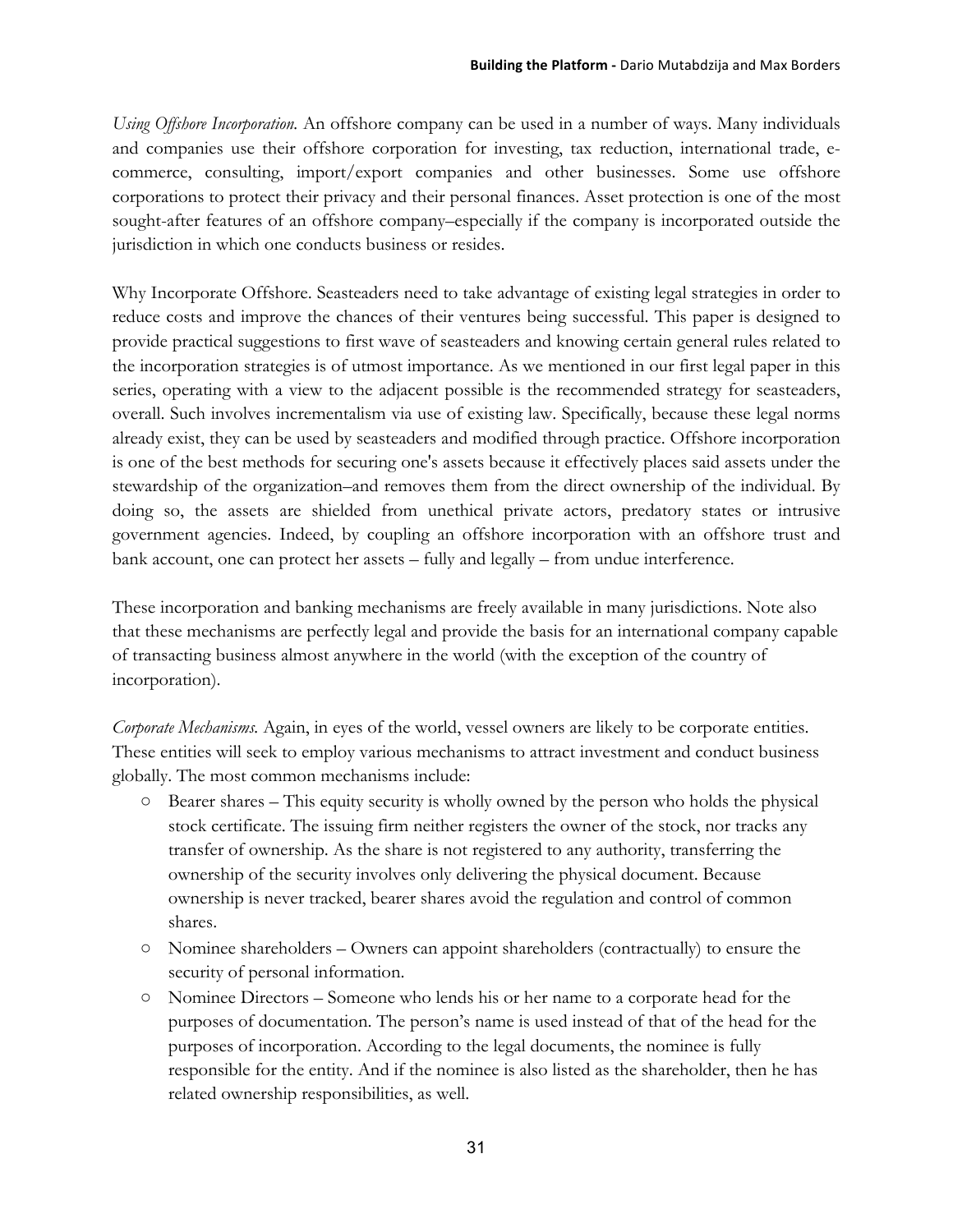○ Intermediaries – One who acts on an owners' behalf is called an intermediary. These designees can transact business and hammer out deals on behalf of the corporation or corporate owner.

*Common Types of Offshore Companies.* The most common institutional devices used to create corporations are Private Limited Companies, and International Business Corporations (IBCs). Other devices such as Trusts, Foundations and Partnerships are also common.

Open registers, which by definition do not have any nationality requirements, are the easiest jurisdictions in which to register vessels covered by complex legal and corporate arrangements. After all, these arrangements will almost certainly cover a number of international jurisdictions.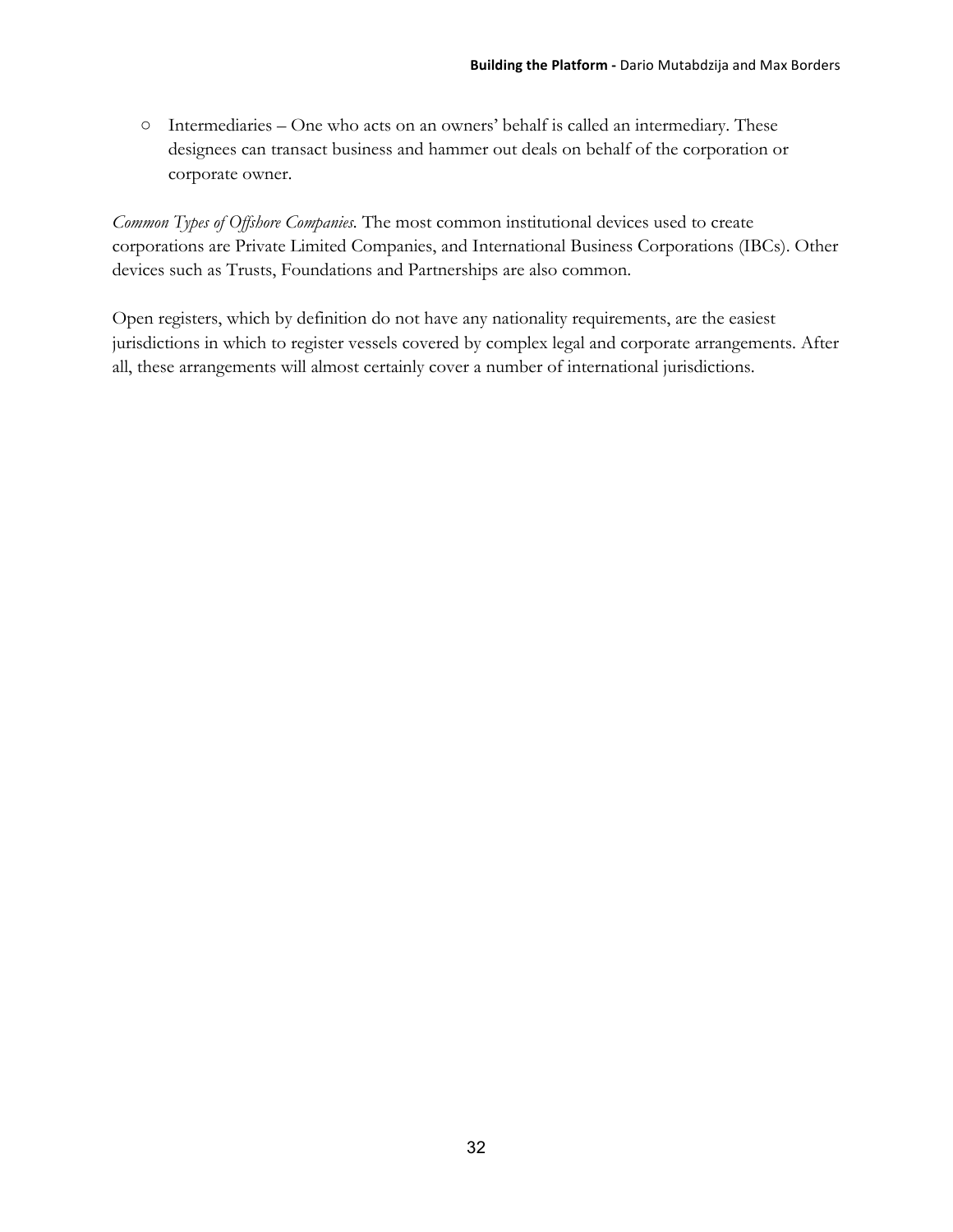# **V. Conclusion**

We have offered a significant number of concepts and tools for the first-wave seasteading entrepreneur. It is certainly a lot to take in and is by no means comprehensive. The sea's legal issues differ considerably from that of territorial systems. But hopefully, we have shown seasteading entrepreneurs a way forward.

Specifically, we touched on potential legal impediments to seasteading, such as interference from political actors and multilateral agencies, as well as incomplete, unstable or onerous regulatory environments. Then we discussed ways to overcome challenges to seasteading. Some of these ways include restricting onboard activities that could invite interference, as well as making legal strategy a core competency in any seasteading venture. Finally, we spent some time discussing the critical decisions that could offer seasteaders a distinct advantage as they work, live and do business on the sea. We discussed the possibility of negotiating maritime special economic zones, and more emergent approaches such as registration with a flag state and offshore incorporation.

Our aim was to demonstrate that the vision of seasteading is certainly within reach. There are legal tools ready to hand and seasteaders will be as much legal entrepreneurs as arbitrageurs with big ideas. There is an ocean full of opportunities out there. Which ones will you seize?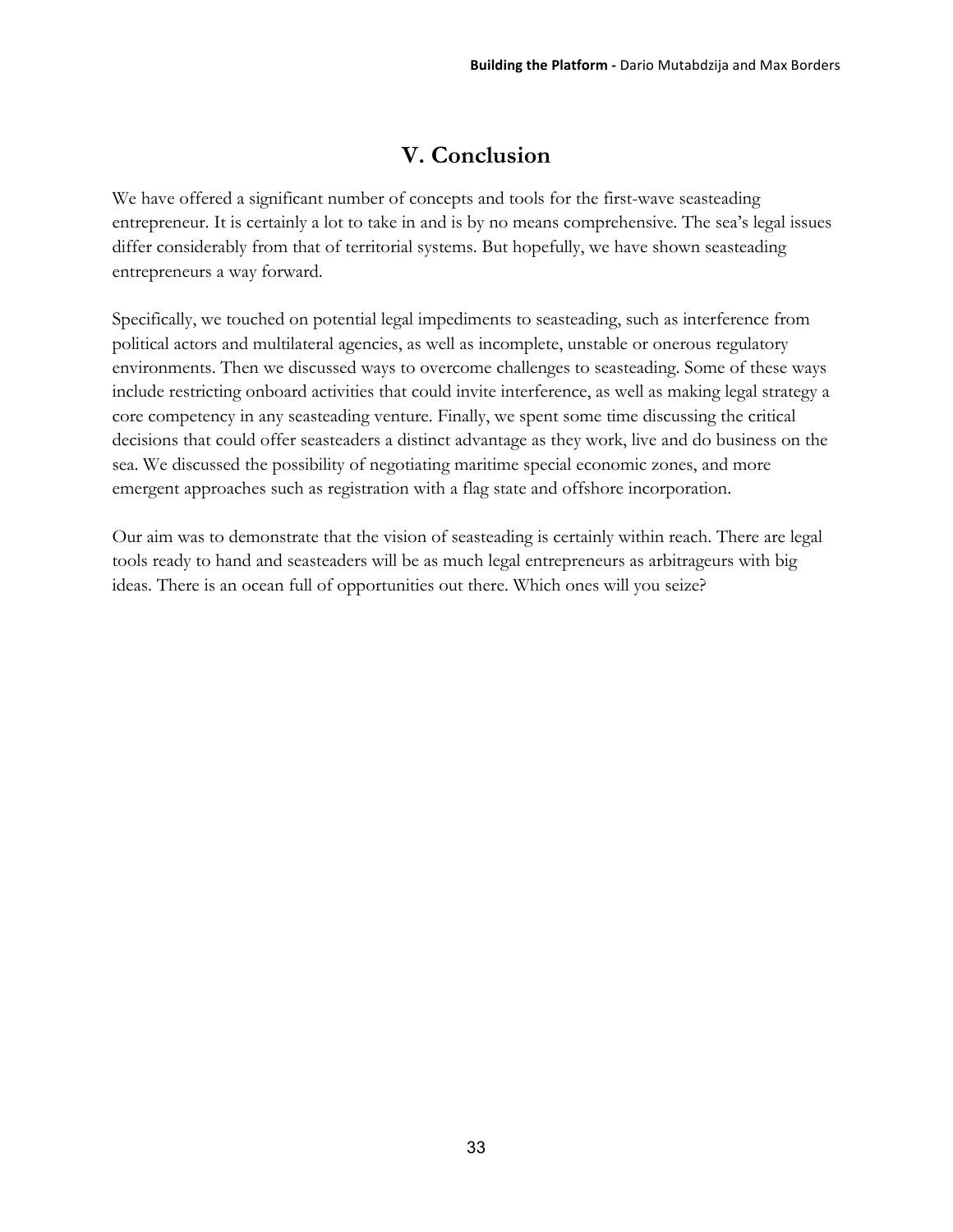#### Addendum: Medical Tourism – A Seasteading Business Case Study

Any business activities that are related to the extraction or use of natural resources such as oil, gas and even solar energy are tightly regulated in the Exclusive Economic Zone (EEZ) and, to certain extent, on the High Seas. (The legal situation on the high seas is muddier, as you can see in our first paper). Therefore, it is not recommended that seasteaders start these types of businesses in the short-to-medium term – that is, unless, they already have considerable legal expertise in these industries. Given this legal reality, most of the promising ventures lie in the "knowledge economy," as well as in services.

One promising area for start-up seasteaders is medical tourism. With this addendum, we'd like to provide examples of how medical seasteaders could benefit from what we refer to as "jurisdictional arbitrage." Consider three opportunities in medical tourism that arise from jurisdictional arbitrage: Out-of-Pocket Care; Pharmaceutical Research and Development; and Biotechnology.

#### **Out-of-Pocket Care**

With new legal and policy realities in the U.S. and Canada, arbitrageurs may notice a difference in price, quality and availability between these two countries when it comes to medical goods and services. In "Seasteading Business: Context, Opportunities and Challenges," The Seasteading Institute researchers write:

Medical tourism currently offers customers a means to engage in their own form of jurisdictional arbitrage. From getting a dental implant in Costa Rica to getting heart surgery in India, people are planning interesting holidays along with their treatments. Medical tourism need not be in exotic locations, however. It can be simple and functional. A Canadian can get a CT scan across the U.S.-Canadian border and avoid Canadian wait times due to rationing. What could be simpler and more functional than fearful, wait-listed Vancouverites traveling to a seastead-platform replete with all manner of inexpensive diagnostics?<sup>28</sup>

Exploring this idea further, consider that Canadians experience very long wait times. Many are willing to pay something to get a CT scan or MRI now as opposed to waiting six months for "free" diagnostics in the Canadian single payer system. Many are so willing, in fact, that they travel to the US for such scans. But the U.S. system is also flawed. The problem is, due to excessive reliance on third-party payer systems, the U.S. suffers from severe medical inflation in both medical goods and services. Therefore, Canadians traveling to the U.S. to get diagnostic services have to pay inflated prices.

Imagine, therefore, a seastead or medical "shipstead" that takes advantage of the differences between these two different systems by offering low cost, high-quality care with no wait. Typically, a CT scan in the U.S. costs about \$1,700 - a conservative estimate. What if coastal Canadians and Americans could travel to a seastead 24 miles off the coast of, say, Vancouver and Seattle, and get a scan for \$800-a price that might include ferry travel to the medical facility at sea?

From a legal standpoint, there is nothing in the EEZ regime that proscribes people seeking diagnostic care on the sea. As we suggested above, the UNCLOS deals more with resource extraction and pollution – neither of which would be a problem for medical diagnostics, even treatments. In this case, therefore, the legal experts might want to focus on Maritime Law, as well as the business laws of the flag state as they apply to such activities (or for example, laws that would apply in the event of a dispute which could be specified in international arbitration agreements, see below). Technology is moving at a much more rapid pace than regulatory frameworks governing the world's oceans. Seasteaders will want to seize this opportunity and target areas that have not been addressed by the UNCLOS and other regulatory regimes.

http://seasteading.org/files/Seasteading\_Business\_Context\_Opportunity\_Challenge\_Aug\_2011.pdf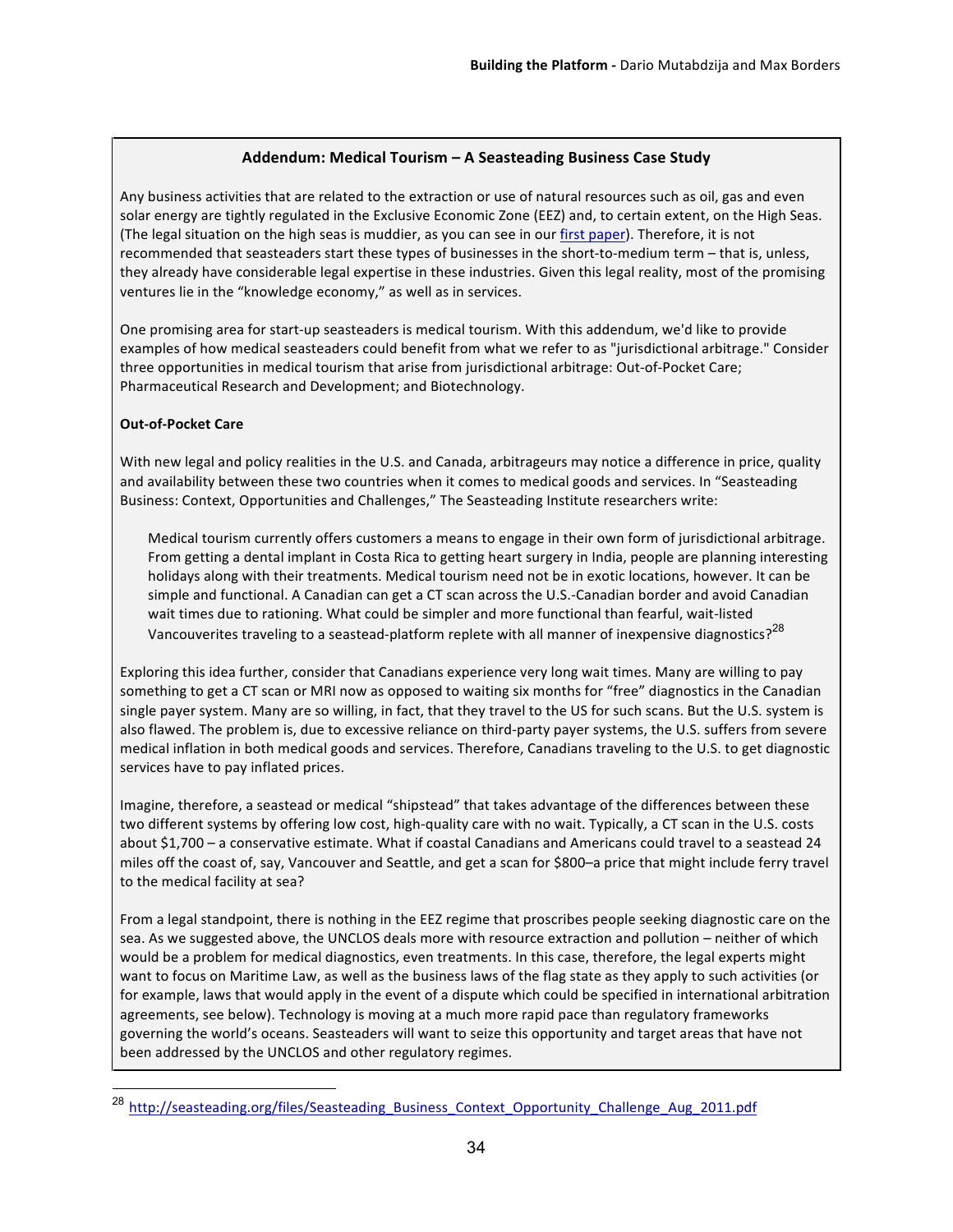#### **Pharmaceutical Research and Development**

Another promising area is pharmaceutical research and development:

American readers are familiar with the FDA - the U.S. Food and Drug Administration. Similar regulatory bodies exist in other countries. Most agree these agencies are put in place to ensure pharmaceuticals are safe and efficacious for consumers. But people also understand that the approval process for many drugs can take years and compliance is very expensive. Such a regulatory regime not only delays potentially lifesaving therapies' time to market, but drives up the cost of the drug once it's available. What if a pharmaceutical company with a seastead could circumvent this process to some degree? What if a seastead could invite patients to buy therapies without the need for FDA approval? Currently, U.S. citizens have to travel to other countries to benefit from therapies which aren't (or aren't yet) FDA approved. If this took place right off the coast, it would be far more convenient for customers. Cost savings would result for both drug developers and their customers.<sup>29</sup>

From the standpoint of legal strategy, it will be important early on to consider whether the regulatory approval apparatuses of any of various flag states are sufficient for these sorts of arbitrage opportunities. Also, it will be important for seasteaders undertaking such ventures to employ high standards of testing and to consider research and development opportunities that are not likely to damage the seastead venture's reputation.

#### **Biotechnology**

Finally, biotech is an industry rife with promise. From an entrepreneurial standpoint, much of the opportunities arise from jurisdictional arbitrage:

We believe a plethora of scientific and technological advancements will be developed on seasteads. In fact, we think these facilities will be among the first ventures to take to the sea. From embryonic stem-cell research to gene therapies and genetic customization, there are a number of promising research areas that are currently retarded by regulation.<sup>30</sup>

But not only will global competition be fierce, seasteaders will have to approach this industry aware that global competitors may be backed by subsidy.

Despite this, there are also currently other countries, such as Singapore, which are actively trying to create a biotech sector via all manner of subsidies as well as a favorable regulatory environment. The question will be whether or not seasteads have something to offer beyond what countries like Singapore have to offer in this sector. Again, seastead firms should look to local rather than global advantages<sup>31</sup>.

In the US, there are also efforts further to regulate this industry–particularly in the direct-to-consumer sector.

Seastead innovations could also give rise to new markets in *direct-to-consumer* biotech, as well (and consumers do care about whether they have to fly to Singapore or only head 24 miles offshore to purchase a product or service). Such innovations in the areas of biotechnology and medicine always risk bans, moratoria or heavy regulation by territorial governments. This is especially true for direct-to-consumer biotech, which is controversial because it has the potential to bypass physicians and other licensed

 $29$  ibid.

 $32$  ibid.

 $30$  ibid

 $31$  ibid.